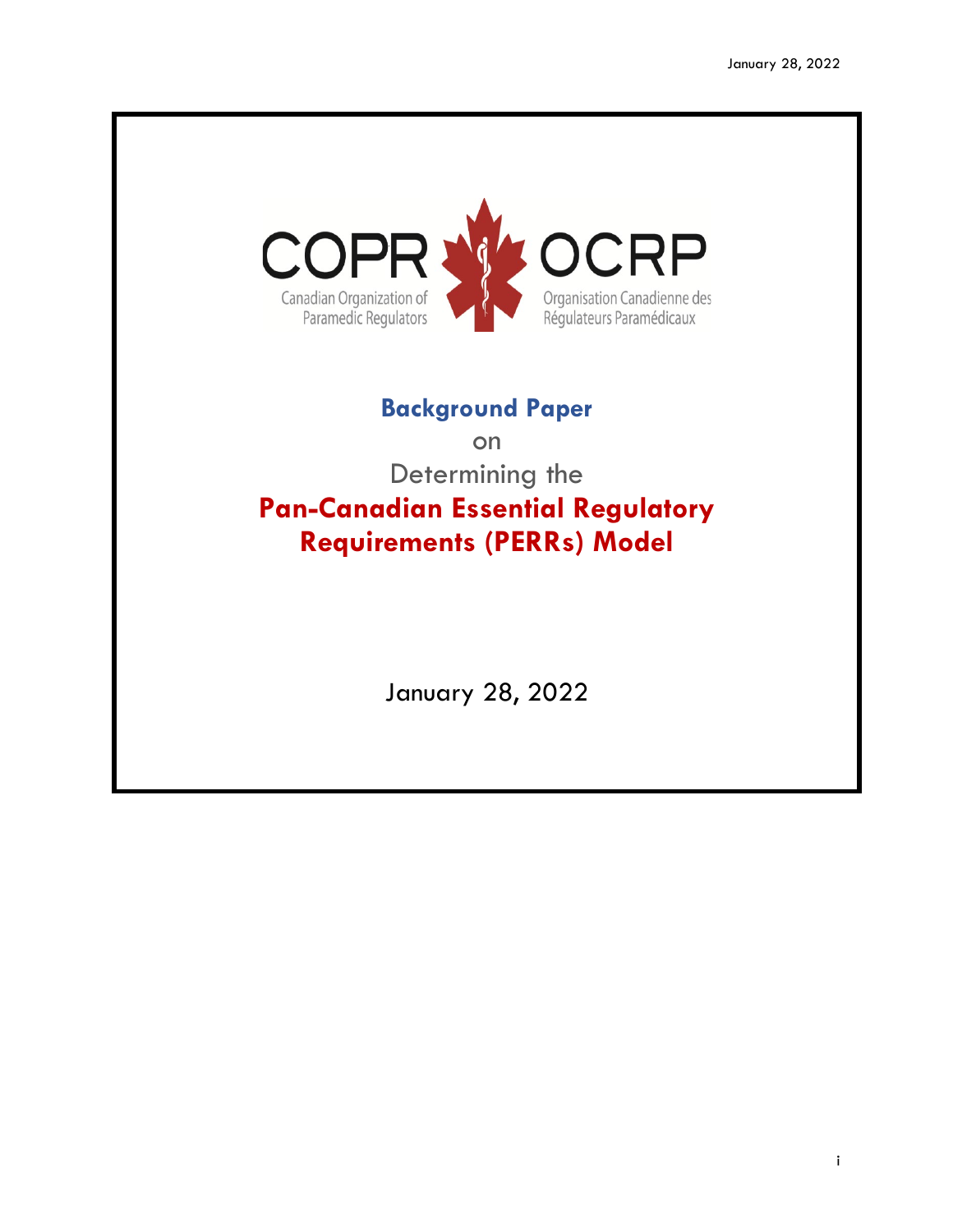## <span id="page-1-0"></span>**Preface**

To cite this document:

Canadian Organization of Paramedic Regulators. (2022, January 28). *Background Paper on Determining the Pan-Canadian Essential Regulatory Requirements Model*. [https://copr.ca/wp](https://copr.ca/wp-content/uploads/2022/01/COPR-PERRs_Background-Paper_28Jan2022.pdf)[content/uploads/2022/01/COPR-PERRs\\_Background-Paper\\_28Jan2022.pdf](https://copr.ca/wp-content/uploads/2022/01/COPR-PERRs_Background-Paper_28Jan2022.pdf)

For questions, please contact COPR's Executive Director [executive.director@copr.ca](mailto:executive.director@copr.ca) Tel. (306) 550-2622

For updated information on the PERRs project visit the **COPR** website.

### **Acknowledgements**

COPR acknowledges the role of Dianne Parker-Taillon and Dr. Dawn Burnett of Parker-Taillon Consulting Inc. for their leadership in the development of this PERRs Background Paper and to Dr. Susan Glover Takahashi and Mary Clark of SGT and Associates for their assistance in the development, and the final preparation of the paper.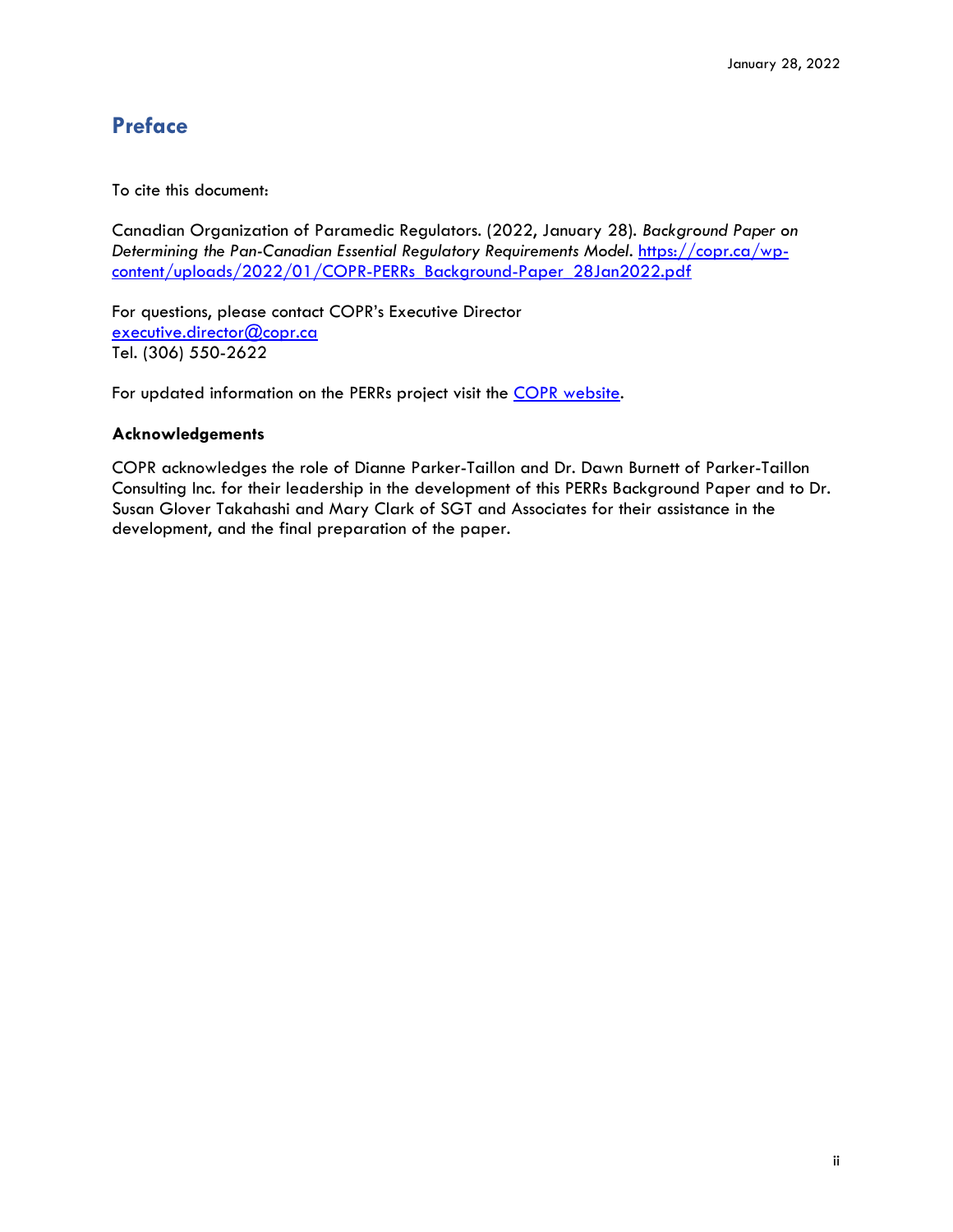# Table of Contents

| 2.0 Approach to Determining the model for Pan-Canadian Essential Regulatory Requirements |  |
|------------------------------------------------------------------------------------------|--|
|                                                                                          |  |
|                                                                                          |  |
|                                                                                          |  |
|                                                                                          |  |
|                                                                                          |  |
| APPENDIX C: National Occupational Competency Profile for Paramedics (NOCP) Levels 20     |  |
| APPENDIX D: COPR Values and Guiding Principles for the Essential Regulatory Requirements |  |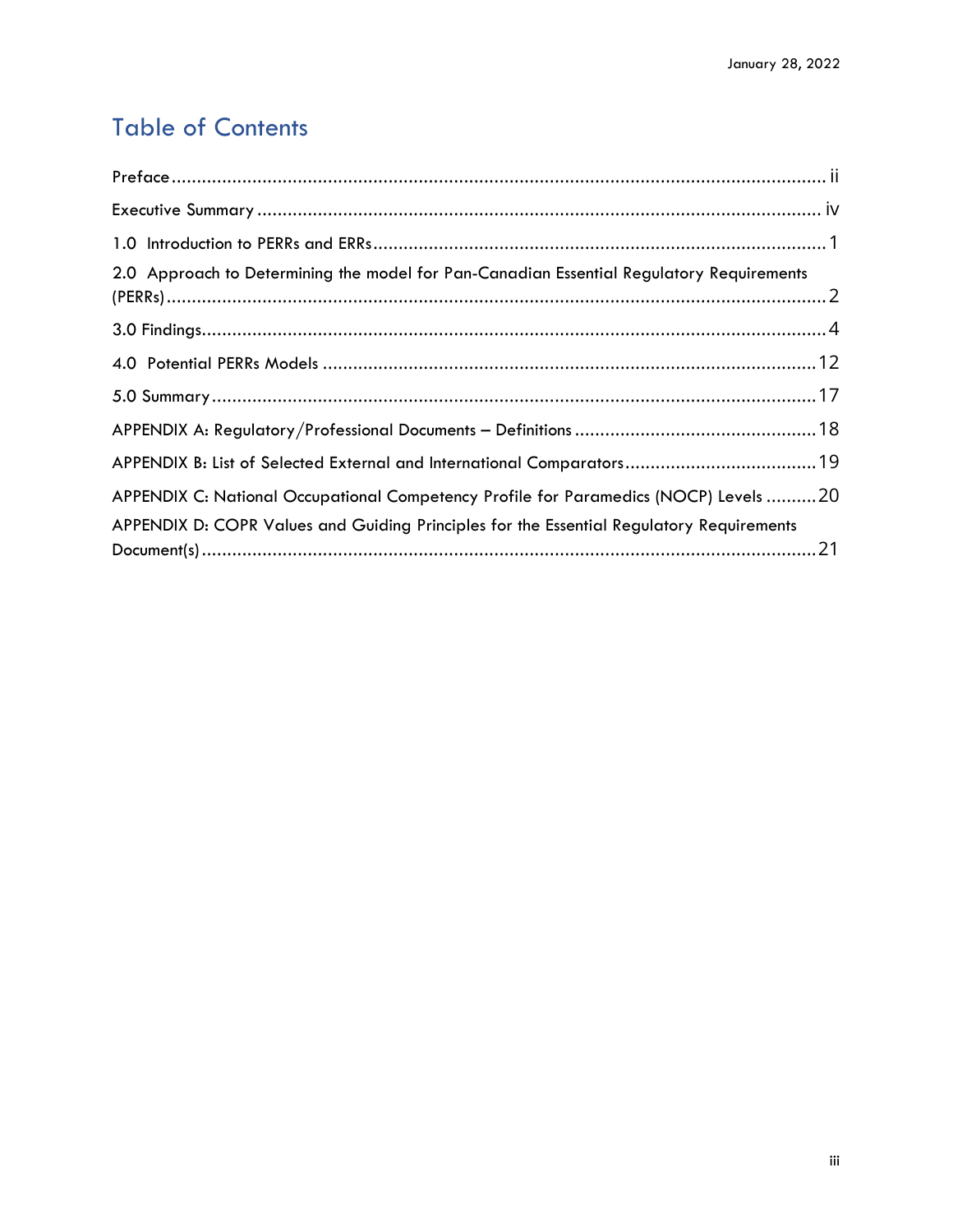## <span id="page-3-0"></span>**Executive Summary**

**Overview:** In April 2020, the Canadian Organization of Paramedic Regulators (COPR) completed an update to its three-year strategic plan. At that time, COPR identified the development of specific regulatory requirements as a strategic priority. In February 2021, COPR agreed to move forward with the development of Pan-Canadian Essential Regulatory Requirements (PERRs) (e.g., competencies and/or standards) integrated for the four distinct levels of paramedic professionals, that reflect and specifically focus on the needs of the public and patients for safe, effective care.

The first step in this process is to conduct an **environmental scan and develop a background paper to inform decision-making on the preferred Essential Regulatory Requirements (ERRs) model for COPR.** This PERRs Background Paper outlines the findings of the environmental scan.

The development of this PERRs Background Paper involved the following five activities:

- 1. review of current paramedic regulatory requirements in Canada,
- 2. review of selected comparator organizations and/or documents,
- 3. analysis of the results of the environmental scan/comparator review,
- 4. development of potential ERRs models for consideration, and
- 5. development of the paper.

The review and analysis of the current Canadian paramedic regulatory requirements and the findings related to the key characteristics of the selected comparators, highlighted several themes and exemplars for development of the Essential Regulatory Requirements model.

Based on these findings, as well as COPR's values and guiding principles for the PERRs Project, four potential ERR models with strengths and limitations for COPR were identified for COPR's consideration. One of the four potential ERR models consists of only a competency framework, while the other three include both a competency framework and practice standards<sup>[1](#page-3-1)</sup> presented using various formats. A detailed description of each of the potential models including the features, as well as strengths and limitations for COPR, is provided.

<span id="page-3-1"></span><sup>&</sup>lt;sup>1</sup> See definitions in **APPENDIX A: Regulatory/Professional Documents – Definitions**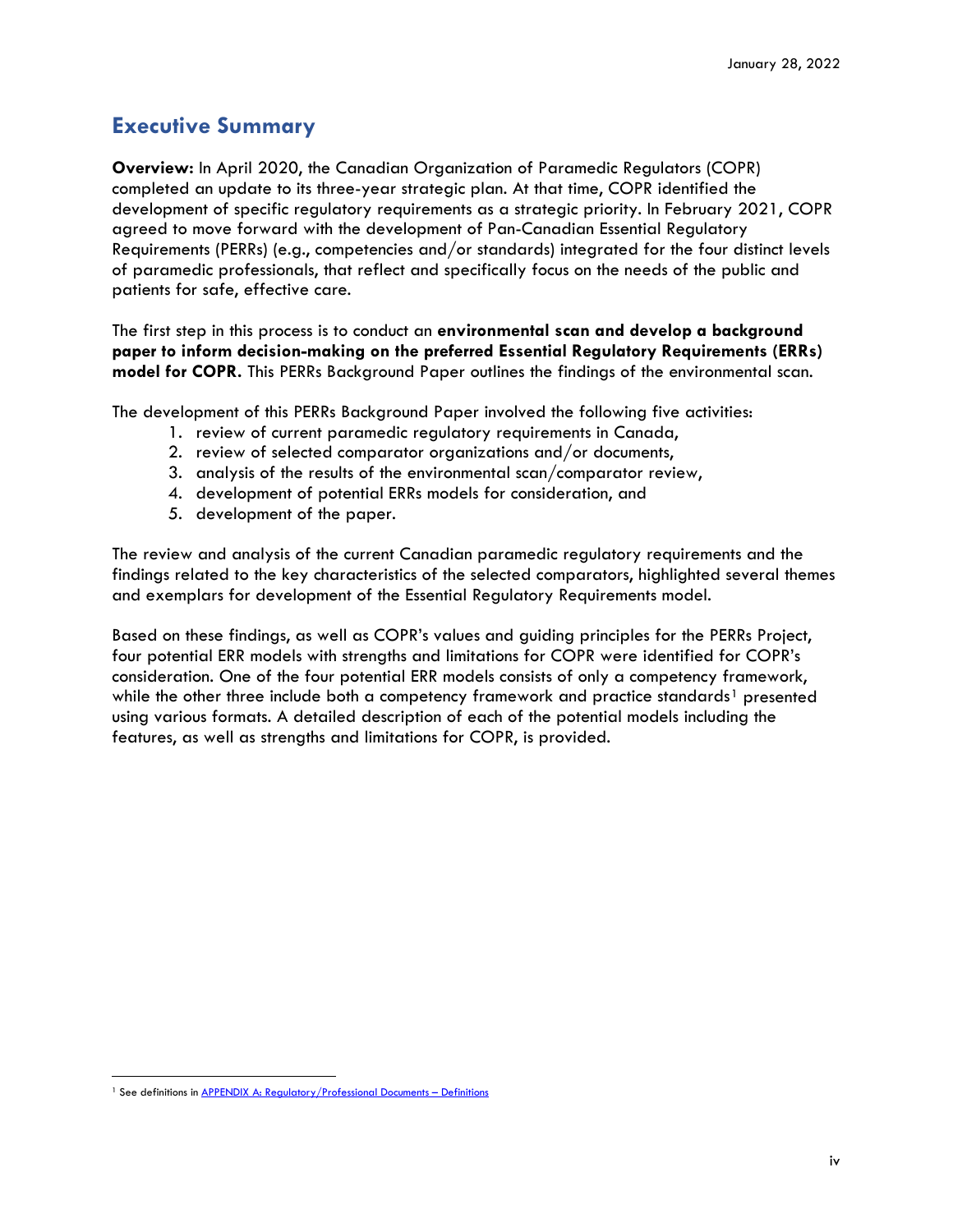### **8 Overarching features for the selected ERRs model are recommended[2:](#page-4-0)**

- 1. The competency framework uses a roles-based format.
- 2. The competency framework reflects entry-to-practice and is designed to support entry-topractice assessments by regulators and professional mobility.
- 3. Standards (if included) apply across the career-span of the practitioner, regardless of practice area or setting.
- 4. The same ERRs approach is used for all four paramedic levels.
- 5. The competency framework/standards are structured such that competencies/standards common to all four paramedic levels are outlined first, followed by the specific performance expectations for each of the four levels (i.e., one level builds upon the other).
- 6. Each competency/standard uses a hierarchy of statements which drill down the requirements into increasing levels of detail.
- 7. Consistent assumptions/principles and terminology are used across documents and paramedic levels.
- 8. Web-based documents are developed to support access and facilitate linkages between competencies, standards and other related documents.

**This Perrs Background Paper will advance the PERRs project, by enabling the Essential Requirements Committee to recommend an ERRs model best suited to COPR's present and future needs.**

**The recommendations are reviewed and approved by the Project Steering Committee. Updates on this decision and the project's progress can be reviewed on the [COPR website.](https://copr.ca/regulation-of-paramedics-canada/pan-canadian-essential-regulatory-requirements/)**

<span id="page-4-0"></span>**<sup>2</sup>** Definitions for terms used in this section can be found i[n APPENDIX A: Regulatory/Professional Documents –](#page-22-0) Definitions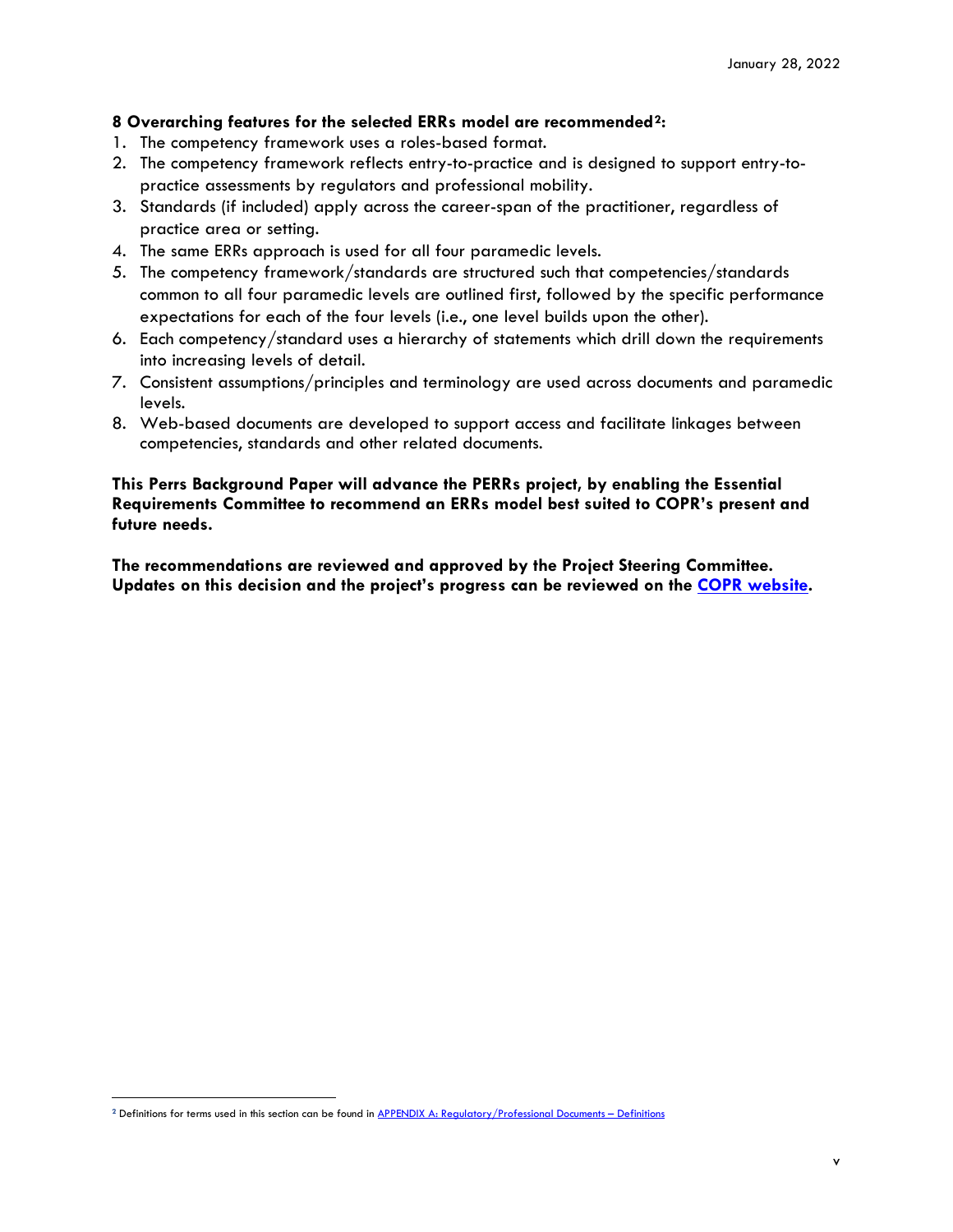## <span id="page-5-0"></span>**1.0 Introduction to PERRs and ERRs**

The Canadian Organization of Paramedic Regulators (COPR) is a pan-Canadian organization that facilitates collective action of provincial paramedic regulators in advancing regulation and mobility of paramedics in Canada. In April 2020, COPR completed an update to its three-year strategic plan.

In their deliberations, COPR directors considered that regulators have the legislated mandate and bear the responsibility for setting standards of practice for the paramedic profession. Directors noted concerns regarding the current National Occupational Competency Profile (NOCP), in terms of its utility for regulatory purposes, and currency, given it was developed over a decade ago. As a result, COPR identified the development of specific regulatory requirements as a strategic priority.

In February 2021, the COPR Board of Directors held a Forum with the following objectives:

- Gain an understanding of the environment by exploring current processes and other approaches in the use of standards and competency framework documents.
- Identify issues and implications for COPR to develop regulatory focused standards and competency frameworks.
- Define the problem(s) to be solved via regulatory focused standards and competency frameworks.
- Decide on any next steps and priorities for COPR regarding regulatory focused standards and competency frameworks.
- Confirm a communication and outreach plan for COPR based on the forum discussions and decisions.

At the February 22, 2021 meeting, the Forum attendees agreed that the Paramedic Regulators must have a harmonized/unified approach for new pan-Canadian essential requirements (e.g., competencies/standards) to reflect and specifically focus on the needs of the public and patients for safe, effective care by paramedic professionals.

There was agreement to **move forward with the development of Pan-Canadian essential regulatory requirements (PERRs), integrated for the four distinct levels of paramedic professionals, that reflect and specifically focus on the needs of the public and patients for safe, effective care.**

The first step in this process is to conduct an environmental scan for the PERRs project to inform decision-making on the preferred model for the Pan-Canadian Essential Regulatory Requirements (PERRs). This PERRs Background Paper outlines the findings of this environmental scan.

To ensure clarity throughout this document, **working definitions for the PERRs such as scope of practice, competency frameworks, standards of practice and curriculum guidelines have been defined and are found in [Appendix A.](#page-22-0)**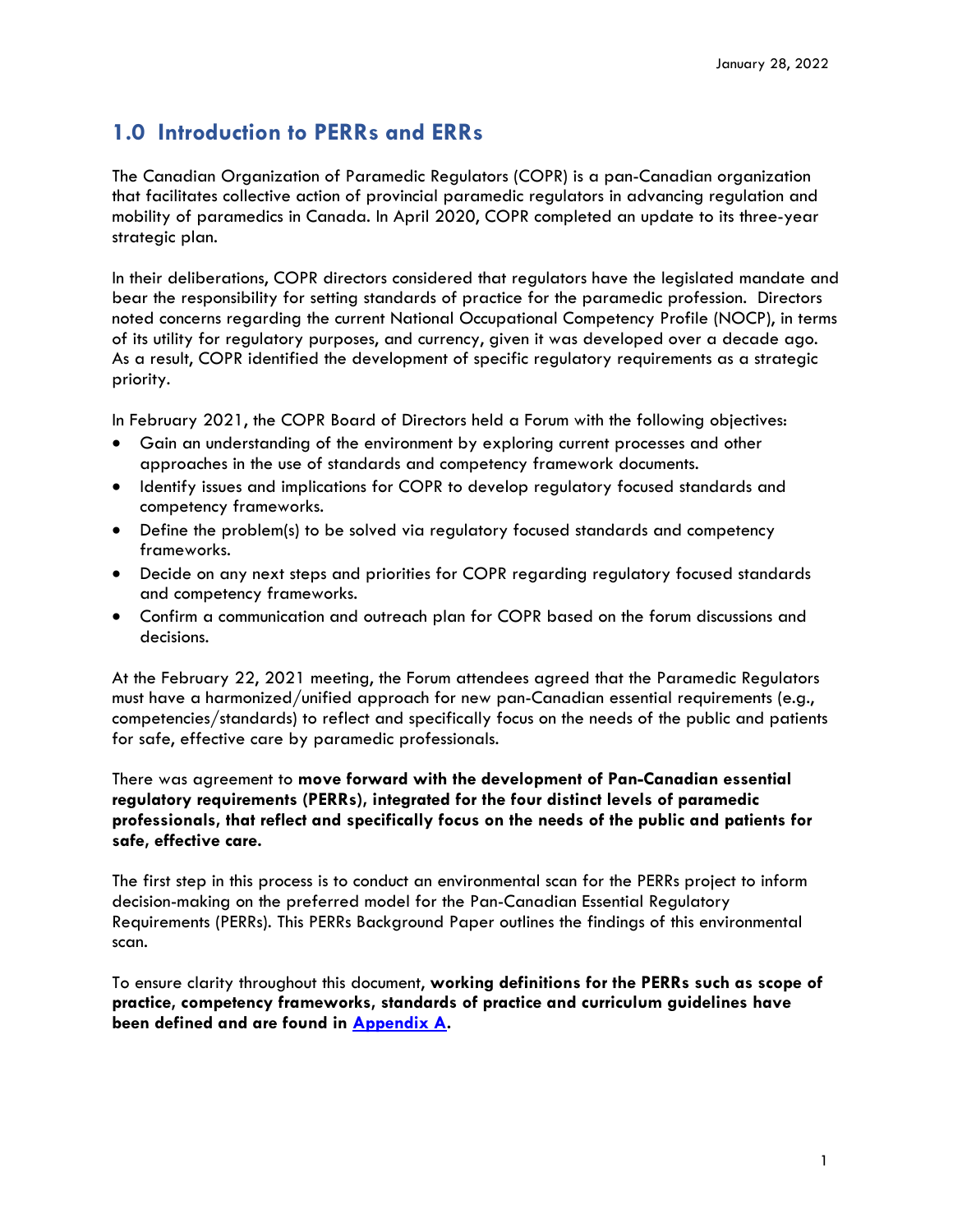## <span id="page-6-0"></span>**2.0 Approach to Determining the model for Pan-Canadian Essential Regulatory Requirements (PERRs)**

The development of this PERRs Background Paper involved the following five activities:

- 1. review of current paramedic regulatory requirements in Canada,
- 2. review of selected external and international comparator organizations,
- 3. analysis of the results of the environmental scan/comparator review,
- 4. development of potential PERRs models for consideration, and
- 5. development of the paper.

The approach used for each activity is described in this section and the findings and analysis, including implications for PERRs, are outlined in Section 3.

**Activity 1: Review of Current Paramedic Regulatory Requirement Documents** Online searching gathered information about current paramedic regulatory requirements in Canada as a whole and in the individual jurisdictions between September 1 and October 22, 2021.

## **Activity 2: Review of Regulatory Requirement Documents of Selected External and International Comparator Organizations**

Within the same time frame, online searching gathered information about competencies/standards from 13 comparator organizations. The comparators were selected to provide a broad spectrum of organizations from a variety of health professions, including some that recognized/registered different types or levels of providers.

The comparators were selected based on the following criteria:

- pan-Canadian organizations (primarily regulatory, outside paramedicine), and/or
- mandates were similar to COPR, and
- information was available.

In addition, there was outreach to the PERRs Project Steering Committee and Essential Requirements Committee for suggested documents and/or comparators to be reviewed as part of this environmental scan. A number of suggestions were received and considered in the scan.

The selected comparators included Canadian regulatory/professional organizations outside of paramedicine ( $n=10$ ) and international paramedic/paramedic-related organizations ( $n=3$ ).

[Appendix B](#page-23-0) includes the selected comparators with the relevant electronic links. A template was used to ensure that consistent information was collected about key characteristics of the comparators' regulatory requirement documents.  $Table 3$  lists the key characteristics.

## **Activity 3: Analysis of the Results of the Environmental Scan/Comparator Review**

The Consultants reviewed and coded the information collected related to the key characteristics across comparators. This information was analyzed and themes and exemplar models which have implications for the PERRs were identified.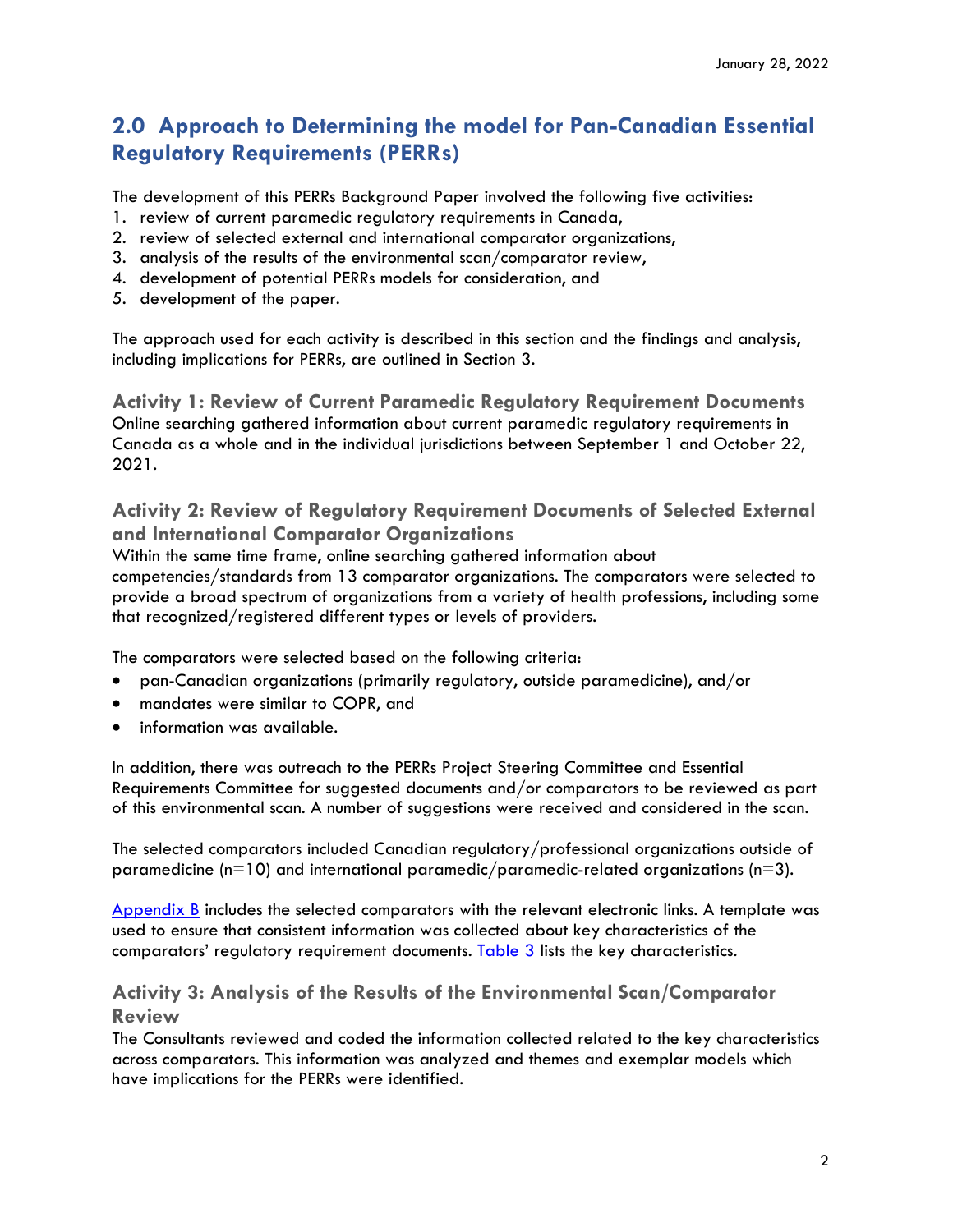**Activity 4: Development of Essential Regulatory Requirements Models for Consideration**

The Consultants developed the potential PERRs models based on the findings of current paramedic regulatory requirements in Canada, the findings from the selected comparator review, as well as the COPR values and guiding principles for the PERRs document(s) outlined in the **Project Charter.** 

Consultants met twice to review the potential PERRs models, and after final revisions, the models were shared with the Essential Requirements Committee to inform their work.

**Activity 5: Development of the PERRs Background Paper** The draft paper reflecting the findings/analysis from Activities 1 to 4 underwent final revisions and was shared with the Essential Requirements Committee to inform their work.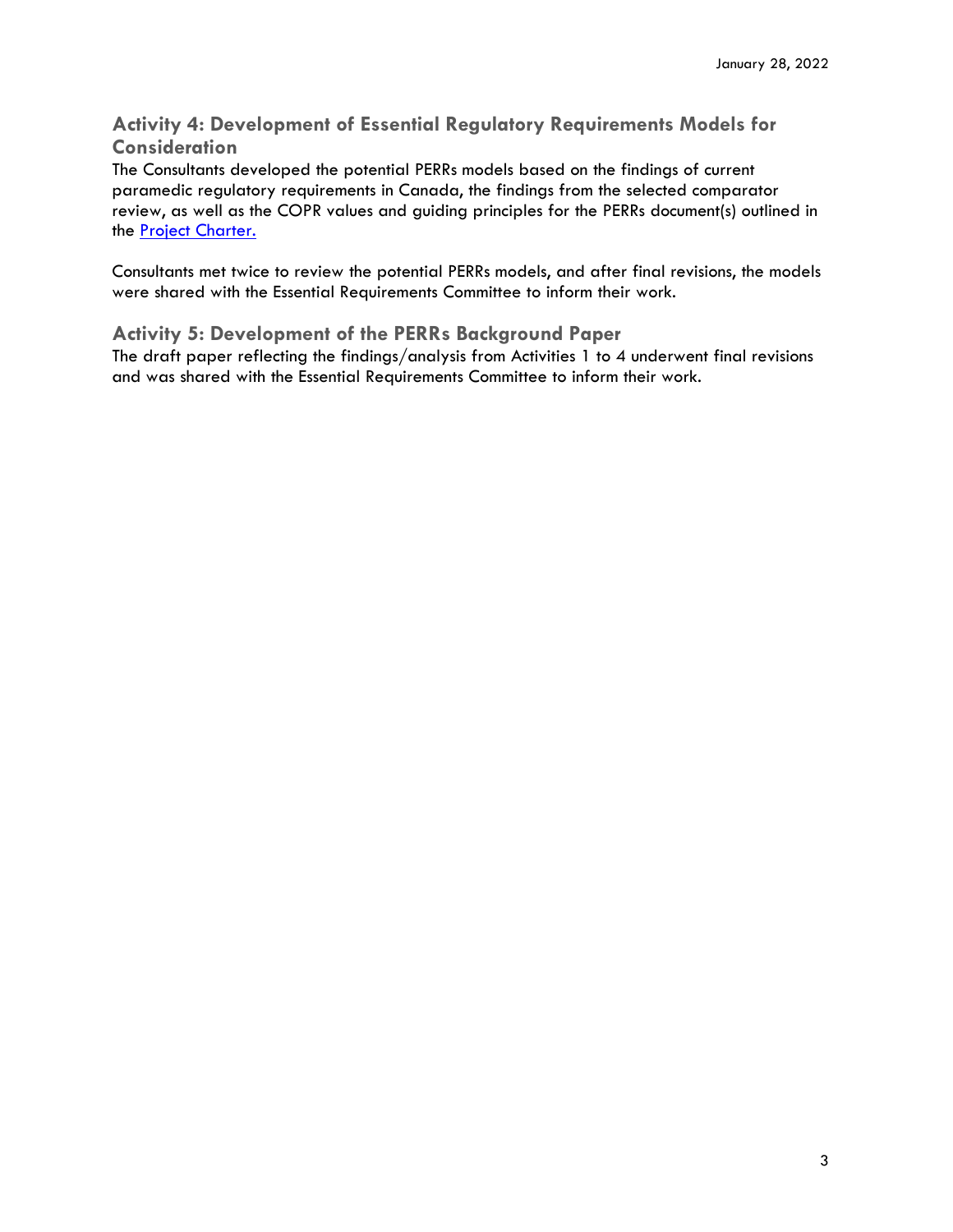## <span id="page-8-0"></span>**3.0 Findings**

## **3.1 Current Paramedic Regulatory Requirements in Canada**

A review of the current paramedic regulatory requirement documents in Canada can help inform decision-making related to COPR's PERRs for paramedics by providing an understanding of the documents that currently exist, as well as overlap and potential gaps.

## **3.1.1 Canadian Competency Documents**

The following three competency documents that apply to the paramedic profession in Canada were identified during this review.

- *1) The National Occupational Competency Profile for Paramedics (NOCP)[3](#page-8-1)* was developed by the Paramedic Association of Canada (PAC) in 2000 and was most recently updated in 2011. The stated purpose of the NOCP is to
	- create national standards for education programs, and
	- provide a tool to assist paramedic regulators in establishing common workplace standards and enhancing labour mobility.

The NOCP describes competencies for four levels of paramedic providers including: Emergency Medical Responder (EMR), Primary Care Paramedic (PCP), Advanced Care Paramedic (ACP) and Critical Care Paramedic (CCP). A description of the levels is included in [Appendix C.](#page-24-0) It should be noted that the paramedic levels are integrated, such that each successive level incorporates and exceeds the competencies of the previous level.

COPR currently uses the NOCP to

- develop the entry-level examination blueprint, and
- assist internationally educated paramedics self-assess their education and experiences to one of the four levels.

In addition, the NOCP is currently used by several provincial/territorial paramedic regulatory organizations (see Sections 3.1.2 and 3.1.3).

It was noted that PAC, in conjunction with the CSA Group (Canadian Standards Association) initiated a project to update this document. COPR Council has supported communication between the PERRs Consultant and the CSA/PAC Technical Consultant for the purpose of sharing information regarding the two projects and enabling alignment of the projects where appropriate.

- 2) *The Leadership Competency Framework[4](#page-8-2)* was developed by the Paramedic Chiefs of Canada in 2016. The purpose of this document is to
	- form the foundation for a set of leadership tools which will help individuals grow and refine their leadership competence,
	- begin to develop common language and understanding of paramedic leadership, and

<span id="page-8-1"></span><sup>&</sup>lt;sup>3</sup> The National Competency Profile for Paramedics may be accessed a[t URL](https://pac.in1touch.org/document/1488/2011-10-31-Approved-NOCP-English-Master.pdf)

<span id="page-8-2"></span><sup>4</sup> The Leadership Competency Framework may be accessed at [URL](http://www.paramedicchiefs.ca/docs/PCC-LeadershipCompetencyFramework.pdf)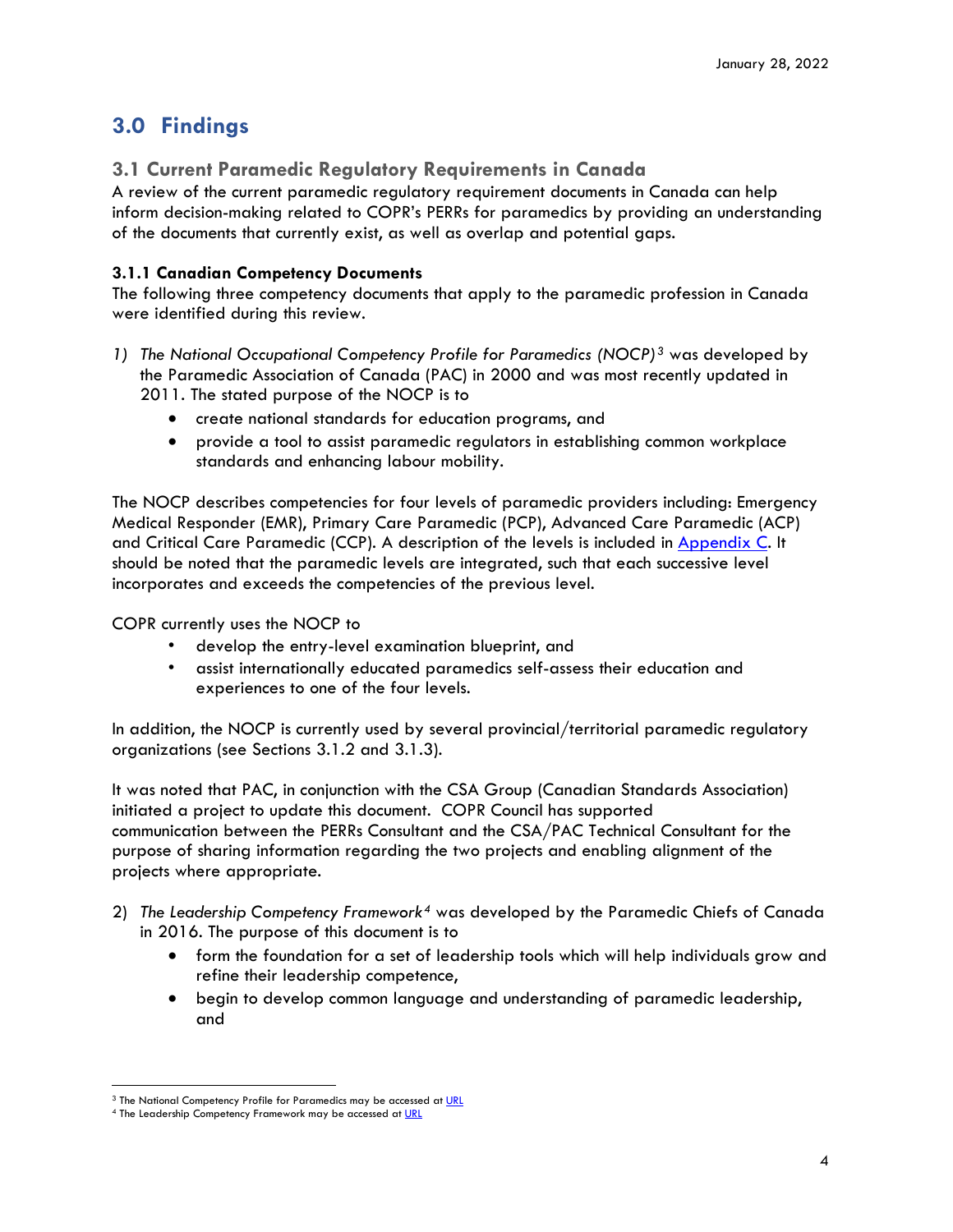• begin conversations around leadership and act as a discussion tool to support the ongoing personal, organizational and profession wide development of paramedic leaders.

The leadership competencies are grouped under three building blocks: Self Attributes, Leading Others, and Innovation. Under each, several competencies are listed, each of which has facets. A self-assessment has been created that allows individuals to rate their proficiency against the various facets of the *Leadership Competency Framework*, as well as the importance of that specific competency in their role.

3) *The Canadian Paramedic Profile – Paramedic Roles[5](#page-9-0)* is a roles-based competency document that was developed/approved for consultation by the PAC in 2016 and published in 2017, but it does not appear to have been formally adopted.

The competencies are described under six roles: Clinician, Professional, Educator, Advocate, Team Member and Reflective Practitioner. In addition, there is an Integrative Paramedic role described. The section on each role includes a definition, description, core concepts, key capabilities and enabling capabilities.

This competency document is part of a suite that also includes Standards of Practice, Code of Ethics and The Canadian Paramedicine Education Guidance Document.

### **3.1.2 Professional Regulatory Documents by Jurisdiction**

Information collected in September/October 2021 from the members of COPR related to current professional regulatory documents is outlined in Table 1. It should be noted that for this review the type of document was categorized using the definitions in [Appendix A.](#page-22-0)

| <b>Type of Document (as</b><br>defined in Appendix A) | <b>Summary of Regulatory Documents by Jurisdiction</b>                                                                                                                                            |
|-------------------------------------------------------|---------------------------------------------------------------------------------------------------------------------------------------------------------------------------------------------------|
| <b>Competency Frameworks:</b>                         | All ten jurisdictions are using some form of the NOCP.<br>$\bullet$<br>One jurisdiction combines the Competency Profile with the Scope of<br>$\bullet$<br>Practice.                               |
| <b>Standards of Practice:</b>                         | Six of the ten jurisdictions have standards document(s).<br>٠<br>One jurisdiction combines the Standards of Practice with the Code of<br>$\bullet$<br>Ethics.                                     |
| <b>Code of Ethics/Professional</b><br>Conduct:        | Eight of the ten jurisdictions have some form of code of<br>ethics/professional conduct document.<br>One jurisdiction combines the Code of Ethics with the Standards of<br>$\bullet$<br>Practice. |
| <b>Curriculum Guidelines:</b>                         | One jurisdiction combines a code of ethics/professional conduct with<br>٠<br>patient care standards.                                                                                              |
|                                                       | Four of the ten jurisdictions have some form of curriculum guidelines.                                                                                                                            |

| Table 1: Current Professional Regulatory Documents by Jurisdiction |  |
|--------------------------------------------------------------------|--|
|--------------------------------------------------------------------|--|

### **3.1.3. Levels of Paramedic Providers in Canada**

A summary of information collected in 2021 from the members of COPR and online searches related to the levels being used is provided in Table 2. Overall, it appears that all jurisdictions are using at least some of the four levels in the types of licensure/registration/certification

<span id="page-9-0"></span> $5$  The Canadian Paramedic Profile – Paramedic Roles may be accessed at [URL](https://pac.in1touch.org/document/3383/PAC%20Paramedic%20Profile_final.pdf)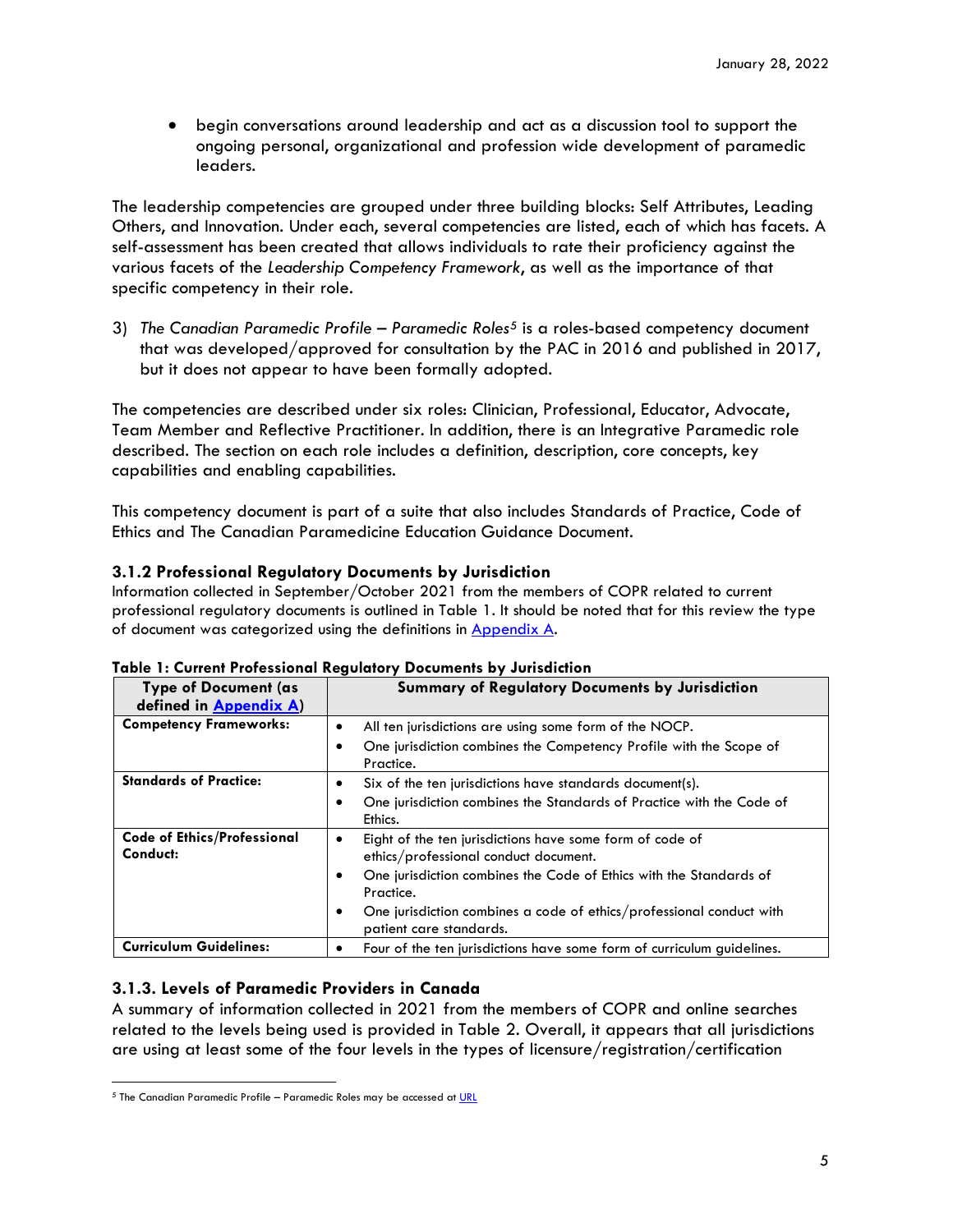currently in place. In some jurisdictions, additional levels exist, while others do not include all four levels.

It should be noted that jurisdictions often do not define the levels, except by situating them in lists of activities that may be part of the NOCP or provincial controlled acts/restricted activities to indicate what a paramedic is licensed to perform based on their level of training. These lists appear to have been adapted from the NOCP.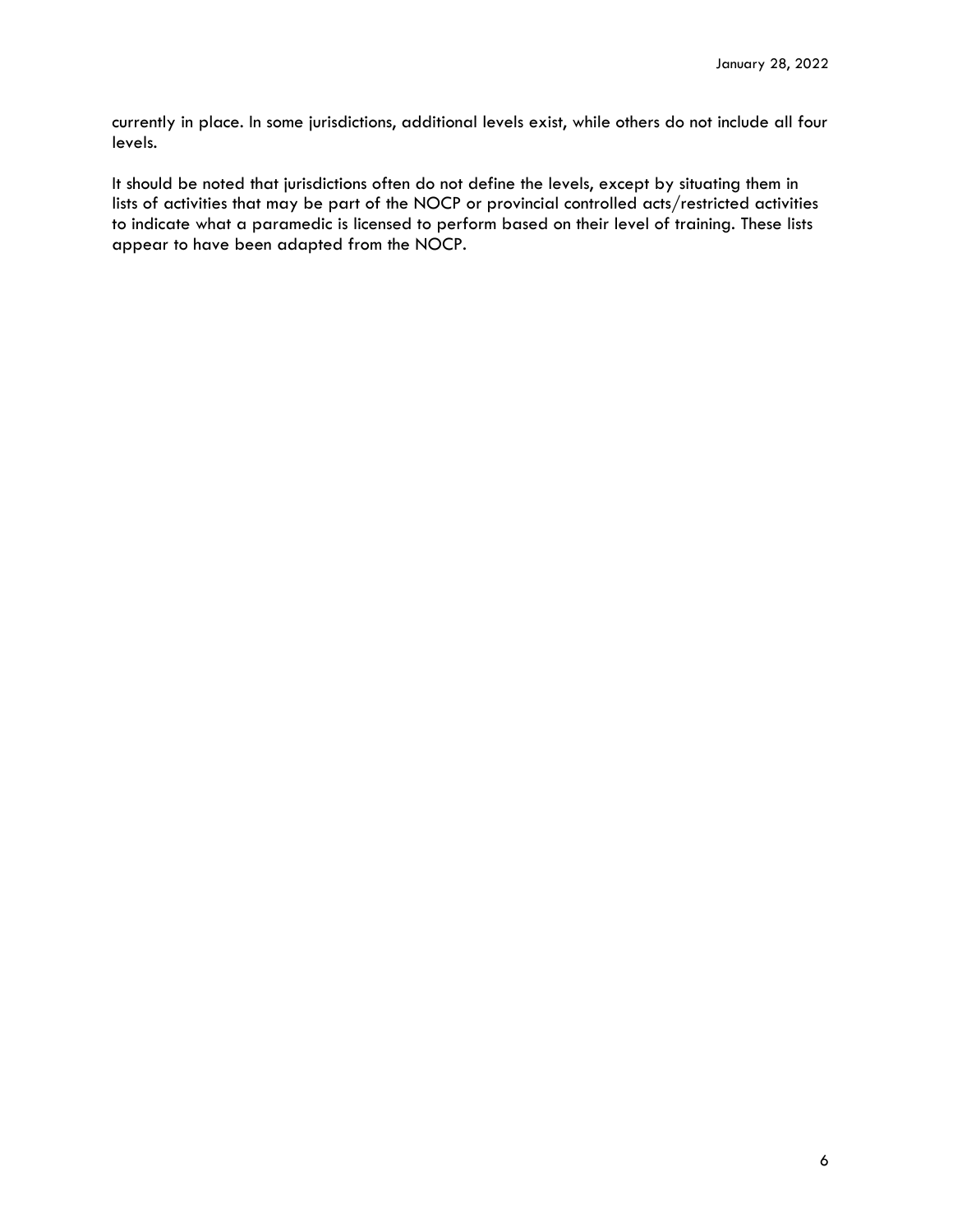| <b>Jurisdiction</b>         | Types of Licensure/Registration/<br>Certification Levels <sup>6</sup> (Levels are in blue) |                                                        |                                                   |  |            |  |
|-----------------------------|--------------------------------------------------------------------------------------------|--------------------------------------------------------|---------------------------------------------------|--|------------|--|
|                             | <b>EMR</b>                                                                                 | <b>PCP</b><br><b>ACP</b><br><b>CCP</b><br>Other Levels |                                                   |  |            |  |
| Newfoundland/Labrador       |                                                                                            |                                                        |                                                   |  | EMD, MFR   |  |
| <b>Prince Edward Island</b> |                                                                                            | $\mathbf \Lambda$                                      | $\Delta$                                          |  | <b>ICP</b> |  |
| Nova Scotia                 |                                                                                            |                                                        | ٦Ι                                                |  | <b>ICP</b> |  |
| New Brunswick               |                                                                                            |                                                        |                                                   |  |            |  |
| Quebec                      |                                                                                            |                                                        | <b>Tactical Medical Response Group, Paramedic</b> |  |            |  |
|                             |                                                                                            |                                                        |                                                   |  | Specialist |  |
| Ontario                     |                                                                                            | $\mathbf \Lambda$                                      | 1.                                                |  |            |  |
| Manitoba                    | N                                                                                          |                                                        | N                                                 |  | <b>ICP</b> |  |
| Saskatchewan                |                                                                                            |                                                        | $\sim$                                            |  | <b>ICP</b> |  |
| Alberta                     |                                                                                            |                                                        |                                                   |  |            |  |
| <b>British Columbia</b>     |                                                                                            |                                                        |                                                   |  | FR, ITT    |  |

#### **Table 2: Types of Licensure/Registration/Certification Levels by Jurisdiction**

### **3.2 Review of Selected External and International Comparator Organizations** An examination of the essential regulatory requirements of the selected comparator organizations can also help inform decision-making on PERRs by providing an understanding of current and common practices in regulatory and professional requirements.

### **3.2.1 Description of Selected External and International Comparators**

The following describes the selected comparators and documents reviewed:

- Thirteen comparators were examined including 10 external pan-Canadian organizations of diverse professional groups (other than paramedics) and three international paramedic/paramedic-related organizations (See [Appendix B\)](#page-23-0).
- Of the 13 comparators, 11 were regulatory organizations, one was a professional association, and one was a national association of State Emergency Medical Services (EMS) officials.
- The majority of comparators were responsible for one professional group (n=8), while two were affiliated with four different professions/levels, and another three were responsible for two different provider groups/levels. In this latter category, in one comparator, the development of competencies/standards for one of the two groups was under development and therefore not available.
- A total of 18 documents were examined including: 14 competency frameworks, three standards of practice and one scope of practice. One comparator outlined their competency framework and standards in the same document.

### **3.2.2 Comparator Review Findings**

An analysis and summary of the findings of the comparator review by key characteristics examined is outlined in Table 3.

<span id="page-11-0"></span><sup>6</sup> Acronyms:

 $ACP =$  Advanced Care Paramedic;  $CCP =$  Critical Care Paramedic;<br> $EMA =$  Emergency Medical Assistant; EMD = Emergency Medical Dispatch;

 $EMA = \text{Emergency Medical Assistant;}$   $EMD = \text{Emergency}$   $M_{\text{R}} = \text{Emergency}$   $M_{\text{R}} = \text{Emergency}$   $M_{\text{R}} = \text{Emergency}$   $M_{\text{R}} = \text{Emergency}$   $M_{\text{R}} = \text{Emergency}$   $M_{\text{R}} = \text{Emergency}$   $M_{\text{R}} = \text{Emergency}$   $M_{\text{R}} = \text{Emergency}$   $M_{\text{R}} = \text{Emergency}$   $M_{\text{R}} = \text{Emergency}$   $M_{\text{R}} = \text{$ 

EMR = Emergency Medical Responder; FR = First Responder;<br>ICP = Intermediate Care Paramedic; FIT = Infant Transport Team;

ICP = Intermediate Care Paramedic;

 $MFR =$  Medical First Responder; PCP = Primary Care Paramedic.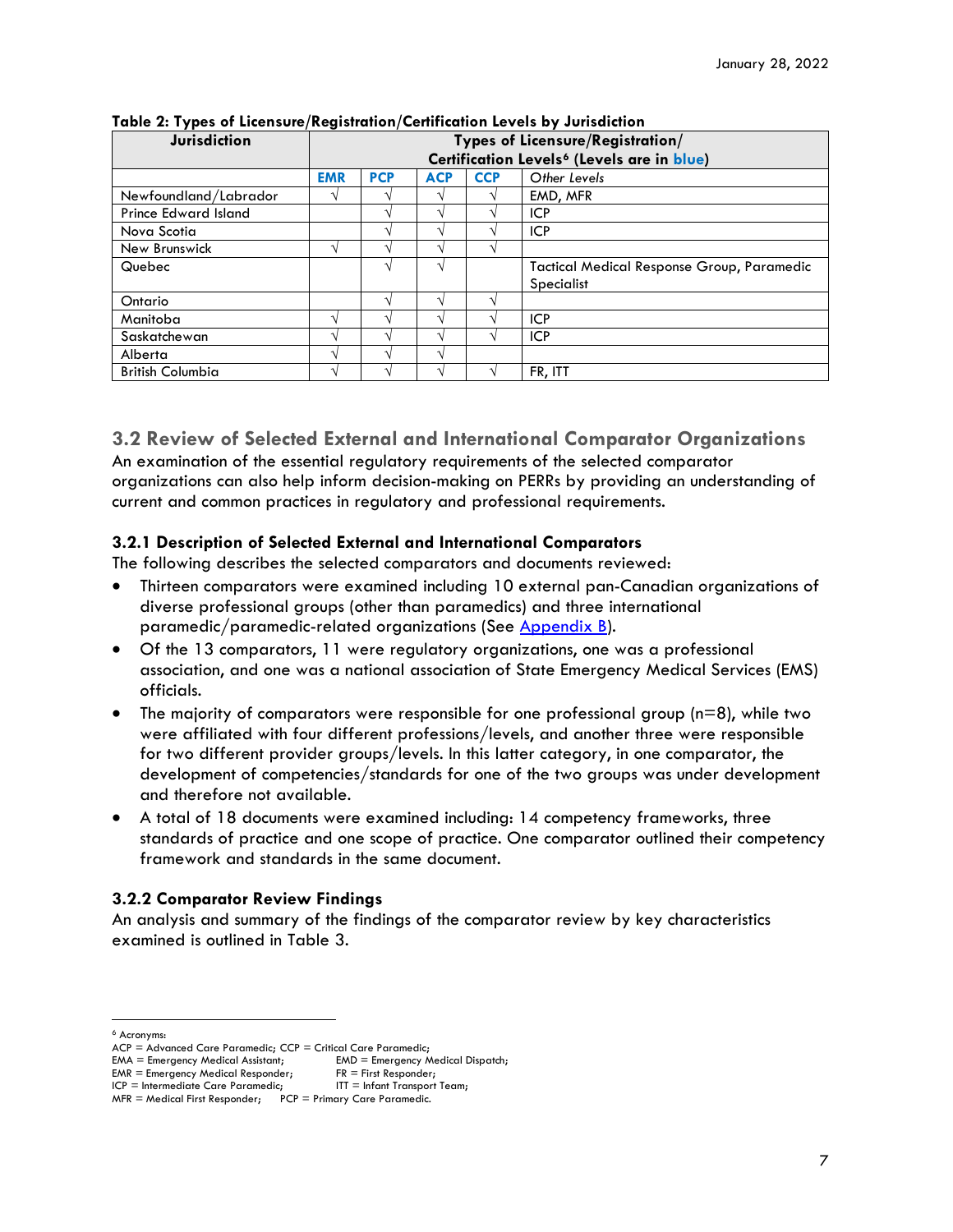#### <span id="page-12-0"></span>**Table 3 Summary of Comparator Review**

| <b>Key Characteristic</b>                      | <b>Findings</b>                                                                                                                                                                                                                                                                                                                                                                                                                   |  |  |  |
|------------------------------------------------|-----------------------------------------------------------------------------------------------------------------------------------------------------------------------------------------------------------------------------------------------------------------------------------------------------------------------------------------------------------------------------------------------------------------------------------|--|--|--|
| <b>Type of document</b>                        | The majority of comparators used only competency frameworks as their<br>$\bullet$<br>essential regulatory requirement ( $n=8$ ); while one had only a standards<br>document.                                                                                                                                                                                                                                                      |  |  |  |
|                                                | Three regulatory organizations had developed both competency frameworks<br>$\bullet$<br>as well as standards.                                                                                                                                                                                                                                                                                                                     |  |  |  |
|                                                | One comparator's document described a national 'EMS Scope of Practice<br>$\bullet$<br>Model' designed to act as a guide for states to increase regulatory uniformity<br>in paramedic levels.                                                                                                                                                                                                                                      |  |  |  |
| Date of publication                            | The date of publication of the professional documents ranged from 2009 to<br>$\bullet$<br>2021, with several comparators (n=7) updating their documents in the past<br>six years (i.e., 2016 or later).                                                                                                                                                                                                                           |  |  |  |
| <b>Partners</b>                                | In seven comparators, the regulatory authority was responsible for the<br>$\bullet$<br>development of the essential regulatory document(s).                                                                                                                                                                                                                                                                                       |  |  |  |
|                                                | Five comparators involved partners such as regulators, educators, the<br>$\bullet$<br>association and accreditors.                                                                                                                                                                                                                                                                                                                |  |  |  |
|                                                | In one case the professional association was responsible for developing the<br>٠<br>document, while in another it was a national association of state EMS officials.                                                                                                                                                                                                                                                              |  |  |  |
| Professional level targeted by<br>the document | All of the competency frameworks were targeted to the entry-to-practice <sup>7</sup><br>$\bullet$<br>practitioner.                                                                                                                                                                                                                                                                                                                |  |  |  |
|                                                | However, in six comparators, the document was also applicable across the<br>$\bullet$<br>professional career span (one organization produced a career-span<br>accompaniment to their entry-to-practice competency framework).                                                                                                                                                                                                     |  |  |  |
|                                                | In the comparators with standards, these documents applied across the<br>$\bullet$<br>career-span of the practitioner.                                                                                                                                                                                                                                                                                                            |  |  |  |
| <b>Number of documents</b>                     | The majority of comparators of single professions produced a single<br>$\bullet$<br>document, most frequently a competency framework (n=8).                                                                                                                                                                                                                                                                                       |  |  |  |
|                                                | One of these eight comparators with multiple specialties, used the generic<br>$\bullet$<br>roles-based CanMEDS <sup>8</sup> Framework to outline the profession's general<br>competencies. Each specialty then developed a 'specialty suite' that describes<br>in detail the required competencies, type of educational experiences, and<br>workplace-based activities that must be observed and evaluated for that<br>specialty. |  |  |  |
|                                                | One comparator with one professional group developed a competency<br>$\bullet$<br>framework and standards in two separate documents.                                                                                                                                                                                                                                                                                              |  |  |  |
|                                                | One comparator with one professional group included both the competency<br>$\bullet$<br>framework and standards in one document.                                                                                                                                                                                                                                                                                                  |  |  |  |
|                                                | One comparator with two professional groups developed a competency<br>$\bullet$<br>framework for each group in two separate documents.                                                                                                                                                                                                                                                                                            |  |  |  |
|                                                | One comparator with two levels of practitioner produced a competency<br>framework and standards for each group (total of four documents).                                                                                                                                                                                                                                                                                         |  |  |  |
|                                                | One comparator with four professional groups produced competency<br>٠<br>frameworks for each group (2014) and then updated the material into one<br>document (2020).                                                                                                                                                                                                                                                              |  |  |  |
| Underlying values/assumptions                  | All comparators outlined values/assumptions (i.e., overarching concepts or<br>$\bullet$<br>principles) that applied to the content (e.g., statements are not outlined in<br>order of importance, they are inter-related).                                                                                                                                                                                                         |  |  |  |

<span id="page-12-1"></span><sup>7 &#</sup>x27;Entry-to practice' or 'entry-level', refers to the point in a practitioner's career when they are initially registered/licenced, having successfully completed their professional education and training.

<span id="page-12-2"></span> $8$  CanMEDS Framework applies to the competencies acquired by physicians throughout their career related to seven professional roles: Medical Expert, Communicator, Collaborator, Leader, Health Advocate, Scholar, Professional. May be accessed at <u>[URL](https://www.royalcollege.ca/rcsite/canmeds/canmeds-framework-e)</u>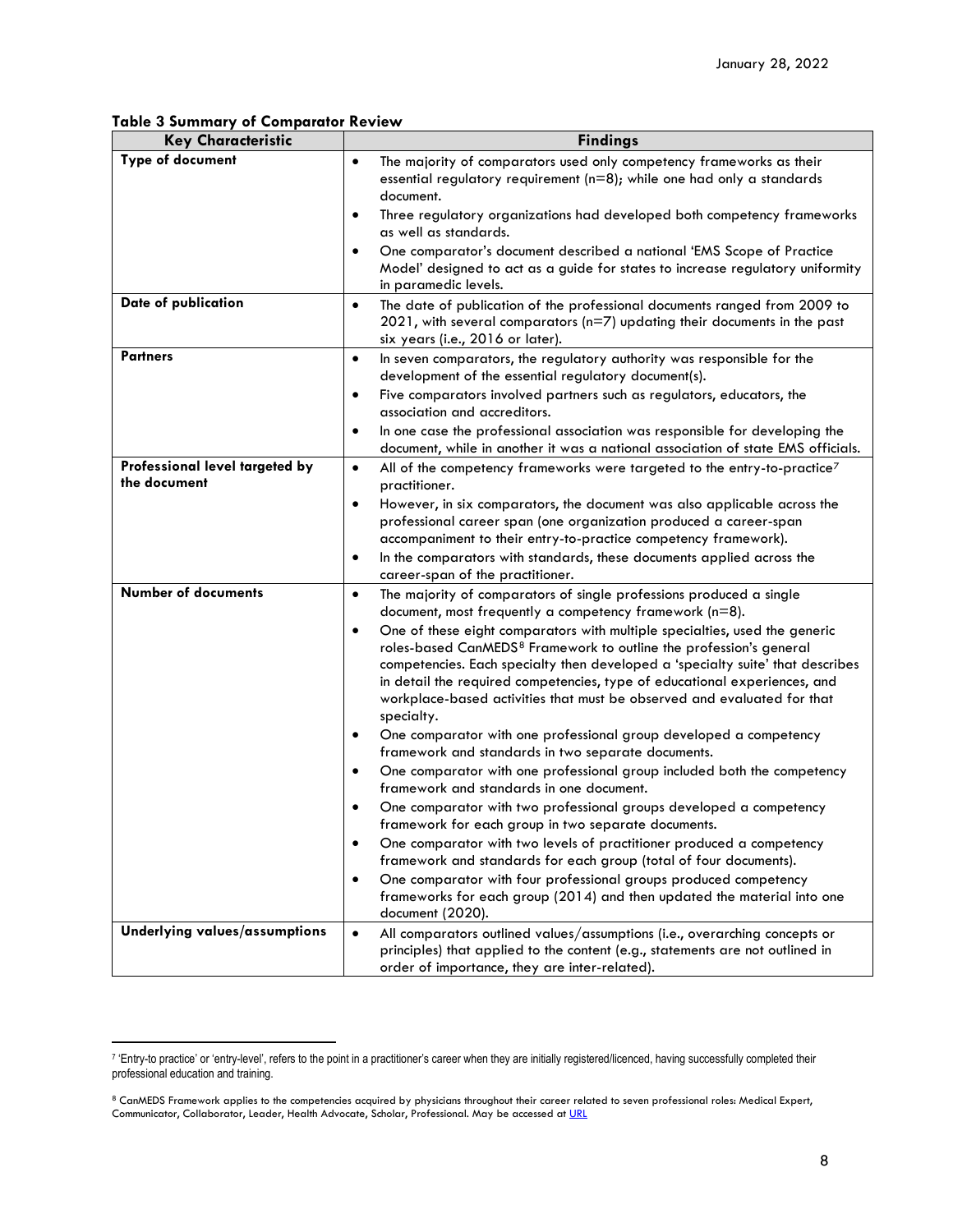| <b>Key Characteristic</b>                                 | <b>Findings</b>                                                                                                                                                                                                                                                                                                                                                                                                                                                                                                                                                                                                                                                                                                                                                                                                                                                                                                                                                                                                                                                                                                    |  |  |  |
|-----------------------------------------------------------|--------------------------------------------------------------------------------------------------------------------------------------------------------------------------------------------------------------------------------------------------------------------------------------------------------------------------------------------------------------------------------------------------------------------------------------------------------------------------------------------------------------------------------------------------------------------------------------------------------------------------------------------------------------------------------------------------------------------------------------------------------------------------------------------------------------------------------------------------------------------------------------------------------------------------------------------------------------------------------------------------------------------------------------------------------------------------------------------------------------------|--|--|--|
|                                                           | The majority of documents also had values/assumptions that applied to the<br>$\bullet$<br>professional (e.g., autonomous health professional, seeks informed consent,<br>applies client-centred care).                                                                                                                                                                                                                                                                                                                                                                                                                                                                                                                                                                                                                                                                                                                                                                                                                                                                                                             |  |  |  |
|                                                           | In standards documents, the values/assumptions were also applicable to the<br>$\bullet$<br>regulatory authority (e.g., as a basis for monitoring registrants' performance).                                                                                                                                                                                                                                                                                                                                                                                                                                                                                                                                                                                                                                                                                                                                                                                                                                                                                                                                        |  |  |  |
| Overall structure of the<br>competencies/standards        | The content (i.e., the competencies and/or standards) in all documents was<br>$\bullet$<br>outlined according to an overarching structure which organized the material<br>into coherent and integrated units.<br>Several of the competency frameworks were organized around a structure<br>$\bullet$<br>adapted from the CanMEDS roles (n=5).<br>A similar number ( $n=5$ ) were structured around domains which combined<br>$\bullet$<br>and/or adapted some of the CanMEDS roles (four competency frameworks,<br>one standards).<br>All of the comparators' competency documents published within the past six<br>$\bullet$<br>years (n=7) used a roles-based format.<br>Two were organized around professional responsibilities or the therapeutic<br>٠<br>process (one competency framework, one standards).<br>In addition, one each was organized:<br>٠<br>alphabetically (standards) <sup>9</sup> ,<br>$\circ$<br>in generic statements (standards),<br>$\circ$<br>by level of provider (scope of practice), and<br>$\circ$<br>using a standards-based conceptual framework (competency<br>O<br>framework). |  |  |  |
|                                                           | The number of individual competencies/standards ranged from four to 21,<br>٠<br>with the majority ( $n=10$ ) in the range of five to nine.                                                                                                                                                                                                                                                                                                                                                                                                                                                                                                                                                                                                                                                                                                                                                                                                                                                                                                                                                                         |  |  |  |
| Structure of the individual<br>competencies/standards     | In all comparators, within the document structure, each competency/standard<br>$\bullet$<br>was displayed in hierarchical levels of statements that broke down the<br>behavioural requirements into increasing levels of detail.<br>All documents but one had a first level statement (e.g., core competencies,<br>$\bullet$<br>practice competencies, domains). One document organized the material<br>according to provider level.                                                                                                                                                                                                                                                                                                                                                                                                                                                                                                                                                                                                                                                                               |  |  |  |
|                                                           | All documents also had a second level statement (e.g., essential competencies,<br>$\bullet$<br>performance expectations/indicators).<br>Nine of the documents broke the behavioural expectations down further into<br>$\bullet$<br>third level statements (e.g., sub-competencies, entry-to-practice milestones,<br>performance criteria).                                                                                                                                                                                                                                                                                                                                                                                                                                                                                                                                                                                                                                                                                                                                                                         |  |  |  |
| <b>Additional information included</b><br>in the document | All competency frameworks/standards included an introduction/background.<br>$\bullet$<br>Many documents included additional information such as:<br>$\bullet$<br>glossary $(n=11)$ ,<br>$\circ$<br>appendices $(n=3)$ ,<br>$\circ$<br>references (n=2), and<br>$\circ$<br>an assortment of other material (e.g., interpretive guidelines, practice<br>$\circ$<br>examples, statement of entry-to-practice).                                                                                                                                                                                                                                                                                                                                                                                                                                                                                                                                                                                                                                                                                                        |  |  |  |
| Linkages to other resources                               | Ten documents included linkages to other resources, notably when there were<br>$\bullet$<br>companion documents with more information.<br>Eight documents did not include linkages to any other professional material.<br>٠<br>One competency framework was predominantly web-based which facilitated<br>the linkage to a number of professional resources.                                                                                                                                                                                                                                                                                                                                                                                                                                                                                                                                                                                                                                                                                                                                                        |  |  |  |

<span id="page-13-0"></span><sup>9</sup> This particular comparator has two documents – one roles-based and one alphabetical.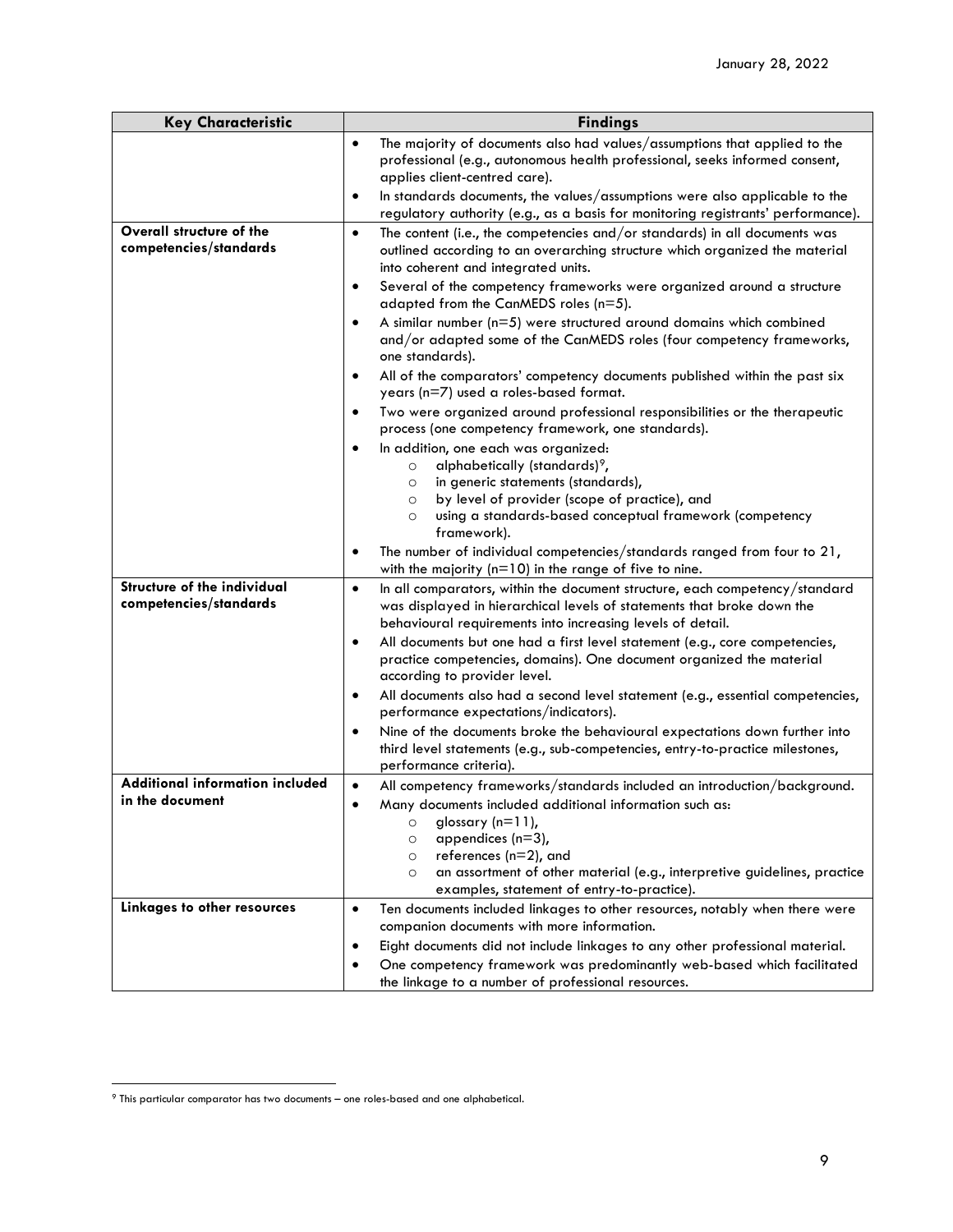## **3.3 Implications of Findings for PERRs**

The findings from the review of current Canadian paramedic regulatory requirement documents, as well as the selected external and international paramedic comparators, highlighted several issues, trends, and key characteristics which can serve to inform decision-making related to COPR's PERRs. Findings of particular relevance are outlined in this section.

## **3.3.1 Implications from Canadian Paramedic Regulatory Requirement Documents**

The following points were noted:

- The most used competency framework is the NOCP (2011) that PAC is currently updating in conjunction with the CSA Group. A more recently developed competency framework for paramedics is roles-based and was published in 2017, but does not appear to have been formally adopted.
- Canadian provincial regulatory organizations currently have a mix of professional regulatory requirement documents. Several jurisdictions also have standards, code of ethics/professional conduct documents, and curriculum guidelines, but these vary by jurisdiction.
- The levels of paramedic providers in Canada also vary by jurisdiction. However, it appears that all jurisdictions are using at least some of the four levels in the types of licensure/registration currently in place. In some jurisdictions, additional levels exist, while others do not include all four levels.

### **3.3.2 Implications of the Selected External and International Comparator Review for ERRs** The themes by key characteristic include:

- *Type of document:* The majority of comparators used only competency frameworks as their essential regulatory requirement to outline entry-to-practice expectations. A few regulatory organizations also had standards.
- *Date of Publication:* The time since publication ranged from one to 12 years, with approximately half of the comparators updating their documents in the past six years.
- *Partners:* In a majority of comparators, the regulatory authority was responsible for the development of the essential regulatory document and several noted collaborations with stakeholders.
- *Professional level targeted:* In all of the comparators, the competency frameworks were targeted to the entry-to-practice practitioner. Standards documents applied across the career-span of the professional.
- *Number of professional documents:* The number of documents each comparator had varied from one to four, depending on whether they included competencies and standards, the number of professional groups/levels of practitioner included, and structure of the document(s).
- *Values/assumptions:* All comparators outlined values/assumptions that applied to the content.
- *Overall structure of the documents:* The majority of comparators used a CanMEDs or rolesbased format which was adapted to meet the specific requirements of the profession. A trend of using a roles-based format was noted in the more recently published competency documents.
- *Structure of the individual competencies/standards:* In all comparators the document structure involved each competency/standard displayed in hierarchical levels of statements which broke down the behavioural requirements into increasing levels of detail.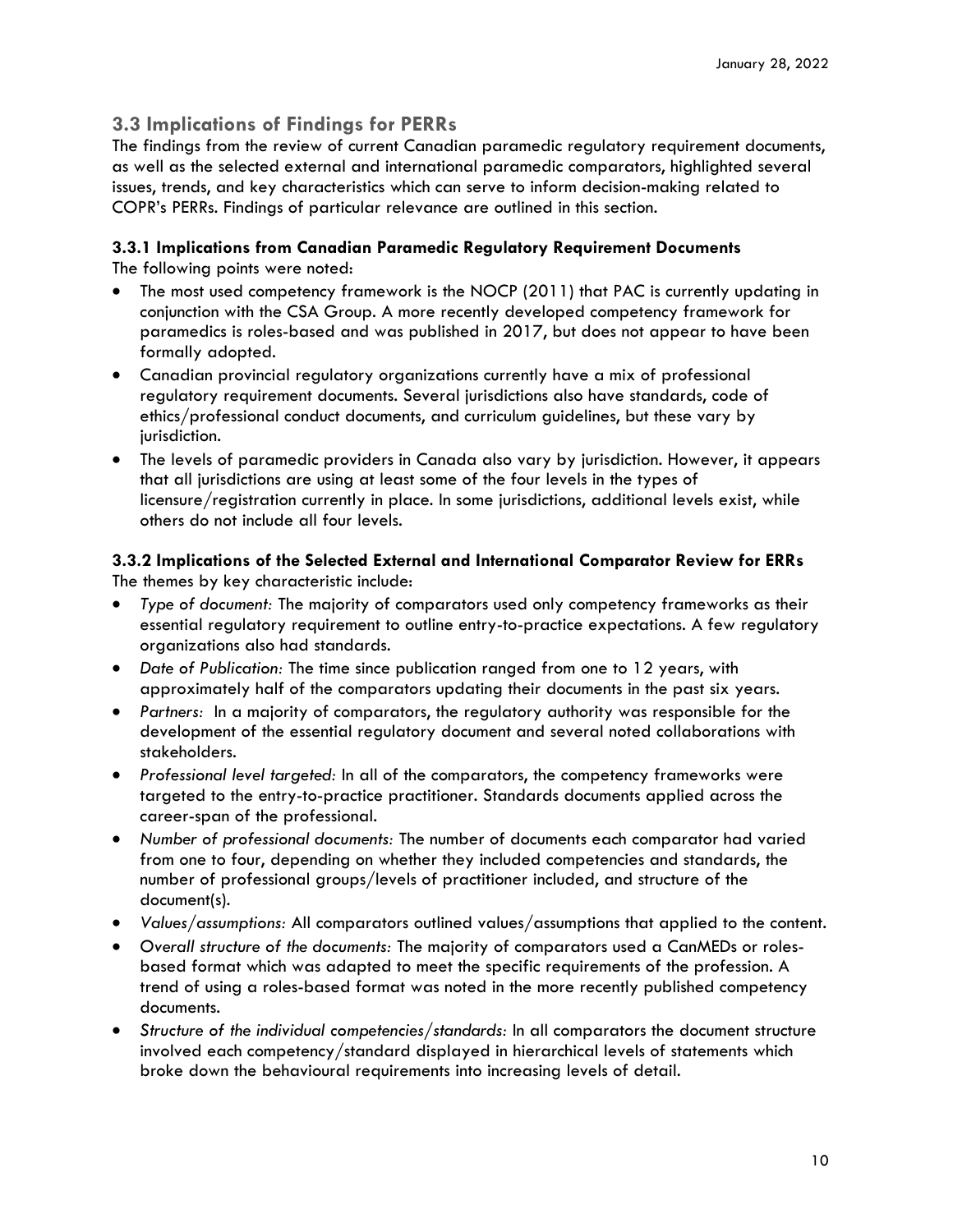- *Additional information in the documents*: All comparators included an introduction or background, and the majority also included a glossary.
- *Linkages to other resources:* The majority of comparators included linkages to other professional resources in their documents. One competency framework was web-based (as opposed to a pdf document) which permitted flexibility in terms of facilitating access to additional professional resources.

### In addition, **four exemplars of regulatory requirements were identified which may have particular relevance to the PERRs**. These include:

- One organization with both a competency framework and standards, included both in one document; individual standards then were linked to the appropriate competencies.
- One organization with two levels of provider, developed both competency frameworks and standards for each in separate documents (i.e., four documents). The document format/structure was similar for both levels and the documents were linked within and across professional levels.
- One organization with four different provider levels, in earlier versions of their competency frameworks, used similar therapeutic practice headings/format for all groups in four distinct documents. The profession specific information was outlined in content related to therapeutic procedures and in appendices. This competency framework has recently been updated to a single document using the roles-based CanMEDS structure with profession specific information provided in companion documents.
- One organization with multiple specialties, used the generic CanMEDS framework to outline the profession's general competencies. Each specialty then developed a 'specialty suite' that describes in detail the required competencies, the type of educational experiences to obtain the competencies, and the workplace-based activities that must be observed and evaluated.

The findings from the review of current paramedic regulatory requirements in Canada, as well as examination of selected external and international paramedic comparators, highlighted several important features which have implications for PERRs and can help inform the selection of an appropriate future model for COPR.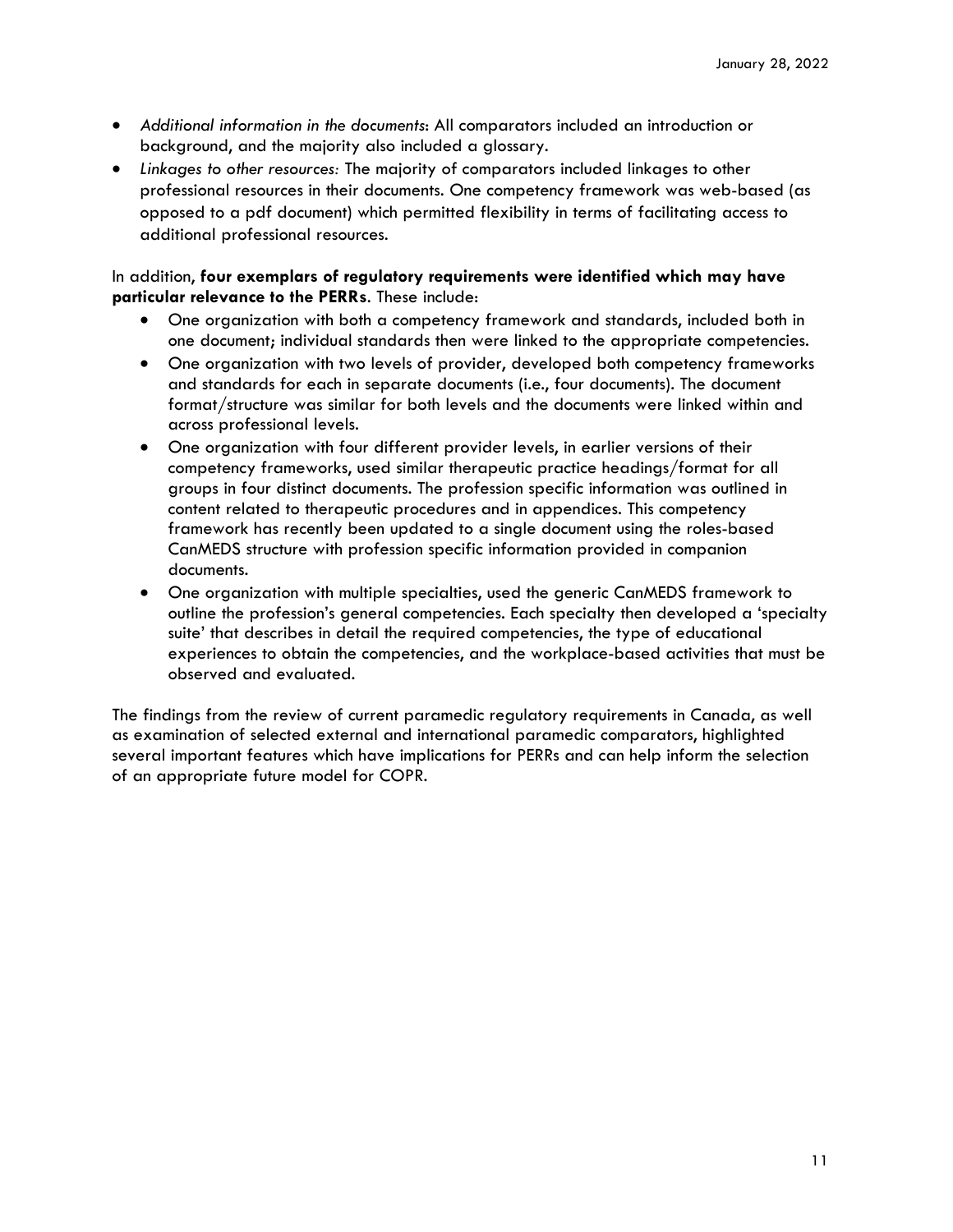## <span id="page-16-0"></span>**4.0 Potential PERRs Models**

Four potential essential regulatory requirements models have been developed for consideration based on the following:

- the analysis of the findings, themes and exemplars identified in this environmental scan,
- consideration of COPR's values and the quiding principles for the essential regulatory requirements document(s) outlined in the Project Charter (see [Appendix D\)](#page-25-0).

In developing the potential models, 8 features that apply to all proposed models were identified as outlined in Table 4.

### **Table 4: 8 Overarching Features that Apply to All Potential ERRs Models**

- 1. The competency framework uses a roles-based format.
- 2. The competency framework reflects entry-to-practice and is designed to support entry-topractice assessments by regulators and professional mobility.
- 3. Standards (if included) apply across the career-span of the practitioner, regardless of practice area or setting.
- 4. The same PERRs approach is used for all four paramedic levels.
- 5. The competency framework/standards are structured such that competencies/standards common to all four paramedic levels are outlined first, followed by the specific performance expectations for each of the four levels (i.e., one level builds upon the other).
- 6. Each competency/standard is displayed in hierarchical levels of statements which break down the requirements into increasing levels of detail.
- 7. Consistent assumptions/principles and terminology are used across documents and paramedic levels.
- 8. Web-based documents support access and facilitate linkages between competencies and standards and to other professional documents.

The potential PERRs models:

- Model 1: Competency Framework (one document),
- Model 2: Separate Competency Framework and Standards (two documents),
- Model 3: Combined Competency Framework and Standards (one document),
- Model 4: Integrated Competency Framework and Standards (one document).

It should be noted that one of the potential models includes only a Competency Framework (Model 1) while the other three models (Models 2, 3, 4) include both a competency framework and standards using various formats (see Figure 1).

An additional fifth model was identified which included separate competency frameworks and standards for each paramedic level (i.e., eight documents). However, due to the complexity of this model and the significant resource investment for development, this model is not suggested for the PERRs.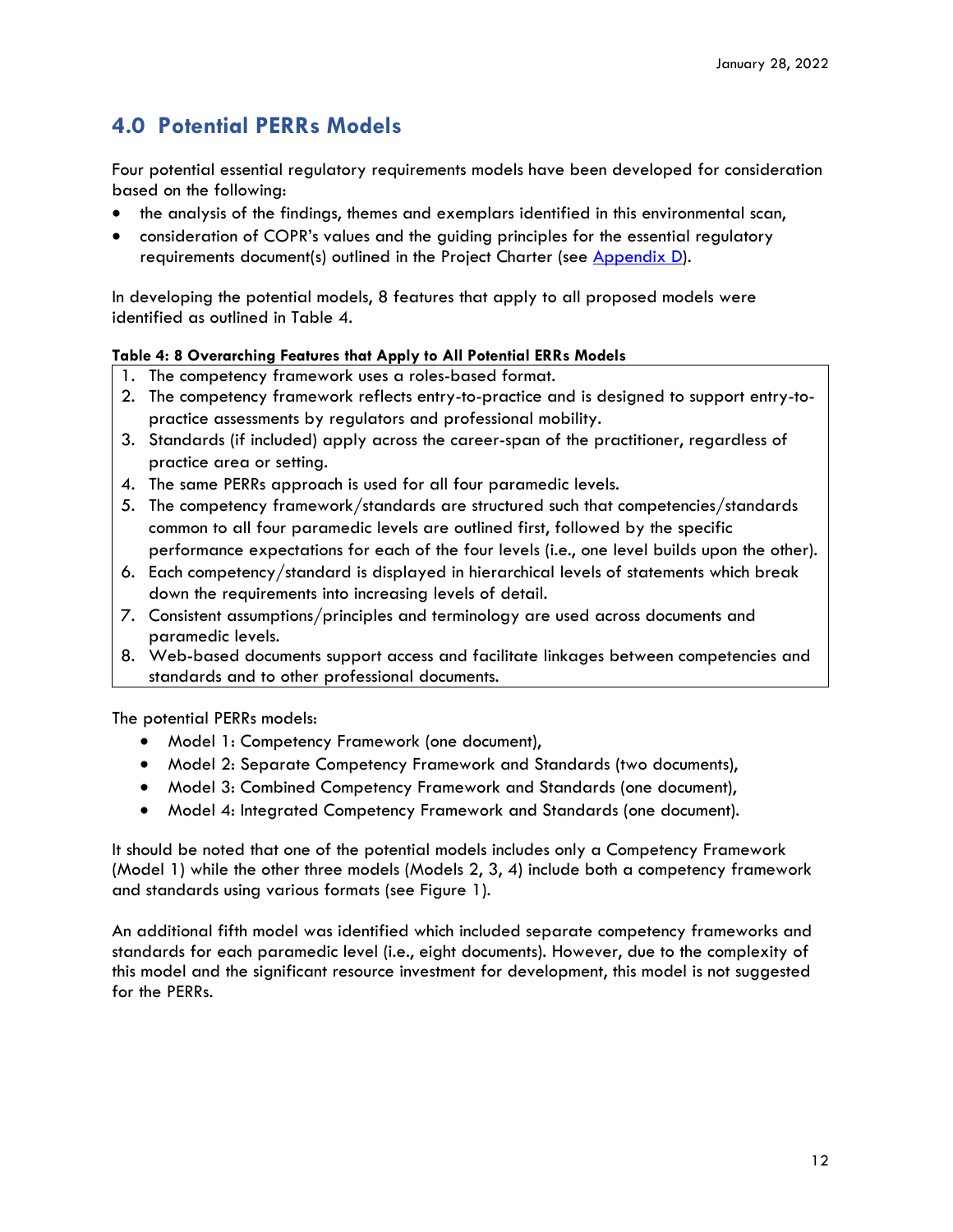| Model 1                                       | Model 2                                            | Model 3                                         | Model 4                                                                                                                                                  |                                                                              |
|-----------------------------------------------|----------------------------------------------------|-------------------------------------------------|----------------------------------------------------------------------------------------------------------------------------------------------------------|------------------------------------------------------------------------------|
| 1 document                                    | 2 documents                                        | 1 document                                      | 1 document                                                                                                                                               |                                                                              |
| <b>Competencies</b><br>(only)<br>For 4 levels | <b>Competencies</b><br>For 4 levels<br>Document #1 | <b>Competencies</b><br>For 4 levels             | <b>Competencies</b><br>For 4 levels<br><b>Competencies</b><br>For 4 levels<br><b>Competencies</b><br>For 4 levels<br><b>Competencies</b><br>For 4 levels | <b>Standards</b><br><b>Standards</b><br><b>Standards</b><br><b>Standards</b> |
| Document #1                                   | <b>Standards</b><br>For 4 levels<br>Document #2    | <b>Standards</b><br>For 4 levels<br>Document #1 | <b>Competencies</b><br>For 4 levels<br><b>Competencies</b><br>For 4 levels                                                                               | <b>Standards</b><br><b>Standards</b>                                         |
|                                               |                                                    |                                                 | Document #1                                                                                                                                              |                                                                              |

### **Figure 1: Overview of Potential PERRs Models**

A detailed description of each of the potential PERRs models including the features and strengths and limitations for COPR is provided in Table 5.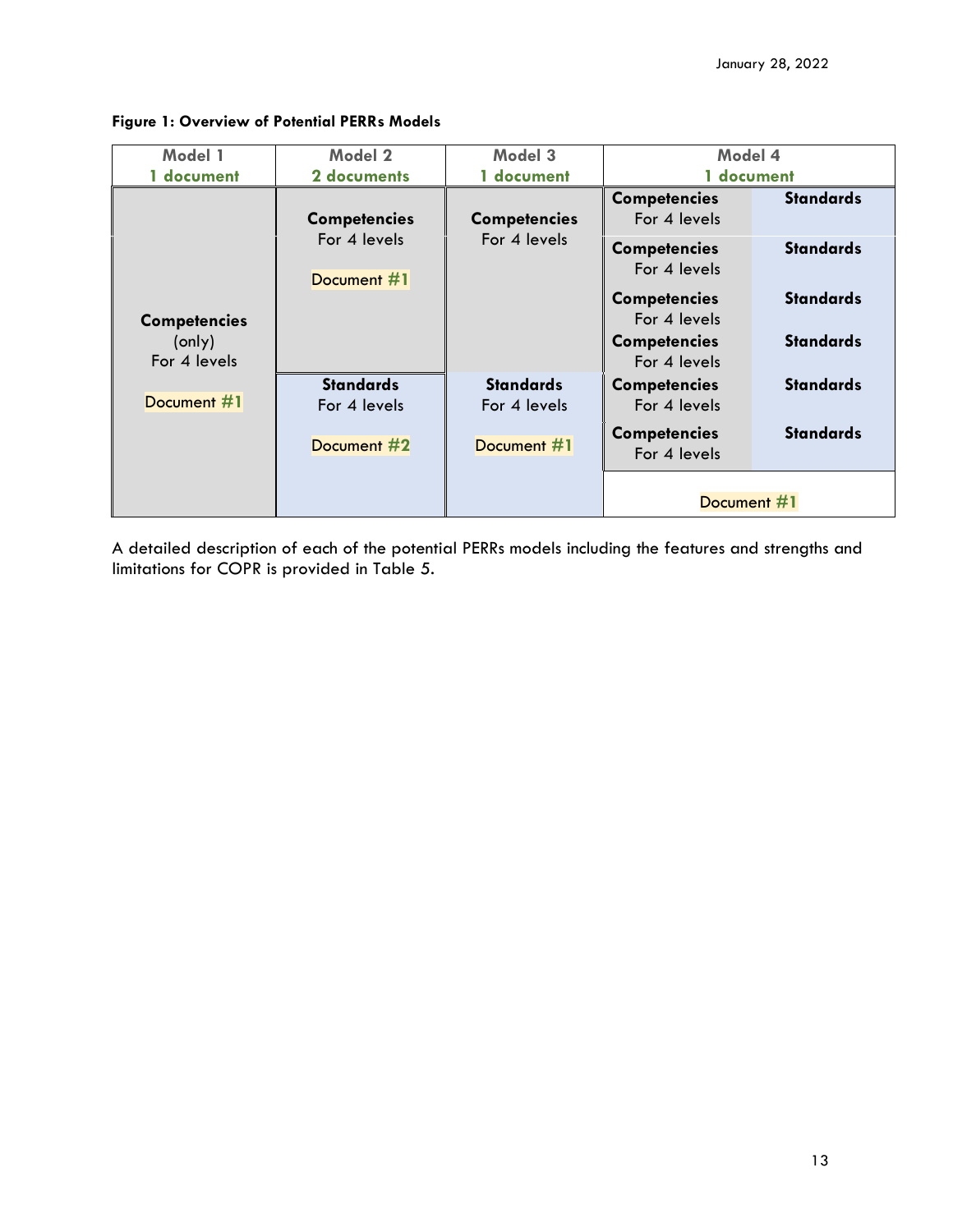| Model                                                                                                                                                                                                                                                                                                                                                                                                                                                                                                                                                                                                                                                                                                                                                                                        | <b>Strengths for COPR</b>                                                                                                                                                                                                                                                                                                                                                                                                                                                                                                                                                                                          | <b>Limitations for COPR</b>                                                                                                                                                                                          |
|----------------------------------------------------------------------------------------------------------------------------------------------------------------------------------------------------------------------------------------------------------------------------------------------------------------------------------------------------------------------------------------------------------------------------------------------------------------------------------------------------------------------------------------------------------------------------------------------------------------------------------------------------------------------------------------------------------------------------------------------------------------------------------------------|--------------------------------------------------------------------------------------------------------------------------------------------------------------------------------------------------------------------------------------------------------------------------------------------------------------------------------------------------------------------------------------------------------------------------------------------------------------------------------------------------------------------------------------------------------------------------------------------------------------------|----------------------------------------------------------------------------------------------------------------------------------------------------------------------------------------------------------------------|
| Model 1. Competency Framework (one document)                                                                                                                                                                                                                                                                                                                                                                                                                                                                                                                                                                                                                                                                                                                                                 |                                                                                                                                                                                                                                                                                                                                                                                                                                                                                                                                                                                                                    |                                                                                                                                                                                                                      |
| Description<br>One competency framework is developed for all paramedic levels, or an<br>$\bullet$<br>existing framework is adapted as required.<br>No standards are developed<br>$\bullet$<br>Example<br>National Competency Profile for Entry-level MRTs in Canada link                                                                                                                                                                                                                                                                                                                                                                                                                                                                                                                     | • May facilitate integration into various jurisdictional<br>regulatory requirements.<br>• Resource efficient - time and money.<br>• One document only avoids confusion and ensures<br>clarity when seeking information.<br>· Implementation and updating straight forward.<br>• Roles-based format in one document consistent with<br>more recently developed competencies of other<br>professions.                                                                                                                                                                                                                | • The lack of shared standards may<br>limit the impact of COPR's goal of<br>establishing pan-Canadian<br>essential regulatory requirements.                                                                          |
| Model 2. Separate Competency Framework and Standards Documents (two documents)                                                                                                                                                                                                                                                                                                                                                                                                                                                                                                                                                                                                                                                                                                               |                                                                                                                                                                                                                                                                                                                                                                                                                                                                                                                                                                                                                    |                                                                                                                                                                                                                      |
| Description<br>The competency framework and standards are distinct and separate<br>$\bullet$<br>documents.<br>The competency framework follows a roles-based format.<br>$\bullet$<br>The standards follow a therapeutic process format of organization.<br>$\bullet$<br>Linkage of the Competency Framework and Standards<br>The competency framework and standards are linked in the narrative of<br>$\bullet$<br>both documents, in the introduction/<br>background, including the purpose/use of each.<br>Linkage of Paramedic Levels<br>A table/diagram at the start of each document can outline the<br>$\bullet$<br>commonalities and differences between paramedic levels.<br>Example<br>Canadian Alliance of Physiotherapy Regulators:<br>Competency Profile link<br>Standards: link | • Having both competencies and standards supports<br>strong and complete essential regulatory<br>requirements for each jurisdiction.<br>• May facilitate implementation by various<br>jurisdictions as the implement the document(s) that<br>are needed.<br>• The distinction between competency frameworks<br>and standards is very clear in separate documents.<br>· A smaller/shorter document, i.e., separate<br>documents, may assist users in more rapidly finding<br>the information they are seeking - user friendly.<br>· Separate documents could facilitate updating (e.g.,<br>one document at a time). | • Development of two documents<br>could be more resource intensive<br>in terms of time and money than<br>planned for.<br>• Users are required to check two<br>documents to find the information<br>they are seeking. |
| Model 3. Combined Competency Framework and Standards (one document)                                                                                                                                                                                                                                                                                                                                                                                                                                                                                                                                                                                                                                                                                                                          |                                                                                                                                                                                                                                                                                                                                                                                                                                                                                                                                                                                                                    |                                                                                                                                                                                                                      |
| Description<br>Both the competency framework and standards are outlined in separate<br>sections in one document.<br>The competency framework follows a roles-based format.<br>٠<br>The standards follow a therapeutic process format                                                                                                                                                                                                                                                                                                                                                                                                                                                                                                                                                         | • Having both competencies and standards supports<br>strong and complete essential regulatory<br>requirements for each jurisdiction.<br>• Access to both the competency framework and<br>standards is facilitated as the information is all in<br>one place.                                                                                                                                                                                                                                                                                                                                                       | • Development of both<br>competencies and standards<br>together could be resource<br>intensive in terms of time and<br>money.                                                                                        |

## **Table 5: Potential PERRs Models** (in addition, to the 8 Overarching features from Table 4)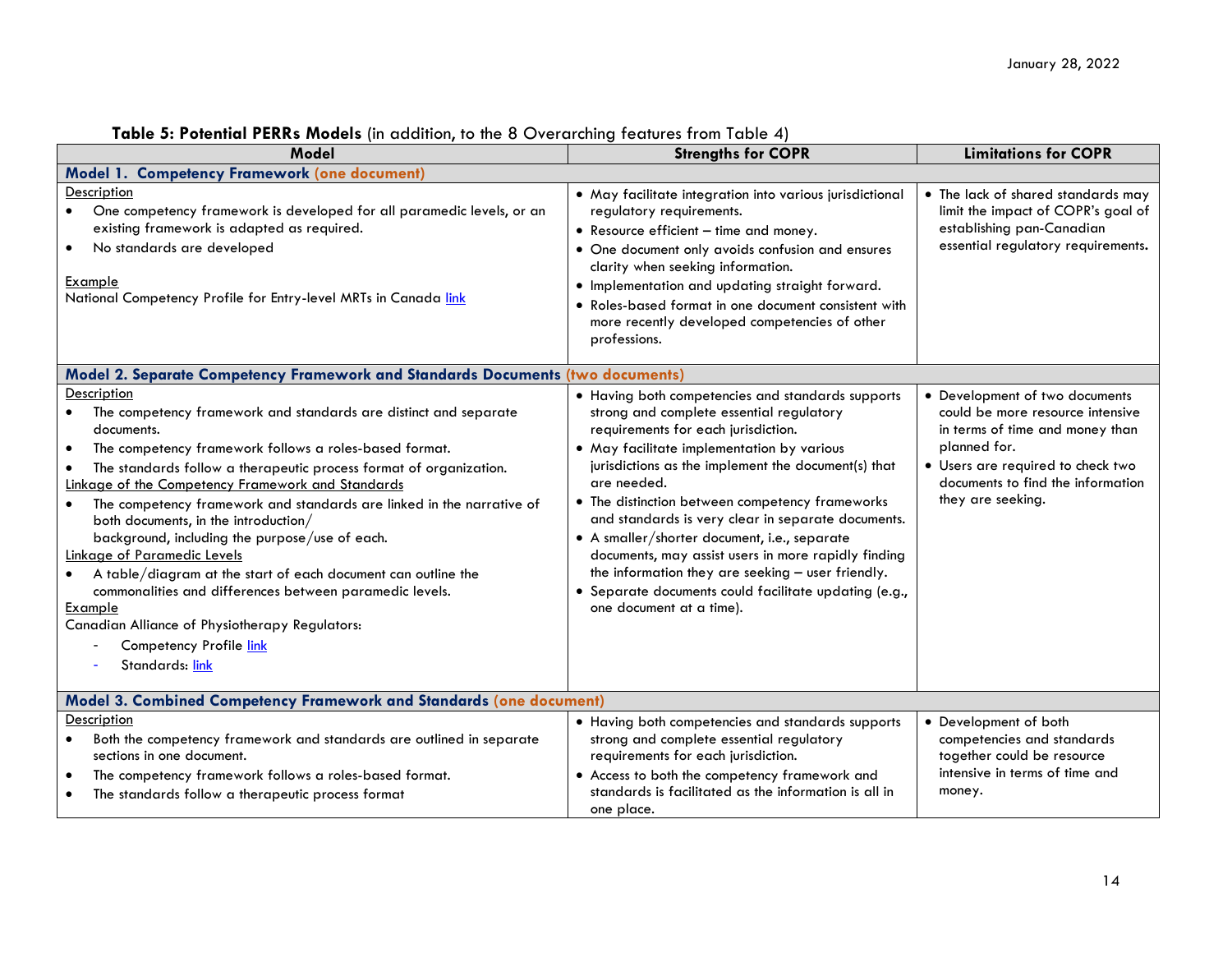| Model                                                                                                                                                                                                                       | <b>Strengths for COPR</b>                                                                 | <b>Limitations for COPR</b>                                      |
|-----------------------------------------------------------------------------------------------------------------------------------------------------------------------------------------------------------------------------|-------------------------------------------------------------------------------------------|------------------------------------------------------------------|
| The document includes an introduction followed by the competency profile,<br>$\bullet$<br>then the standards.                                                                                                               | • The purpose and relationship between<br>competencies and standards is clear to users by | • The document may be very long<br>and cumbersome which can make |
| Linkage of the Competency Framework and Standards                                                                                                                                                                           | having both in one document.                                                              | finding specific information                                     |
| The competency framework and standards are linked in the narrative at<br>$\bullet$<br>the beginning of the document.                                                                                                        |                                                                                           | lengthy and difficult.                                           |
| The linkage is further reinforced in the introduction to each section i.e., at<br>$\bullet$<br>the beginning of the competency framework and at the beginning of the<br>standards.                                          |                                                                                           |                                                                  |
| Within each standard is a list of related competencies and/or a table is<br>$\bullet$<br>included at the beginning of the document demonstrating the linkage<br>between specific competencies and standards as appropriate. |                                                                                           |                                                                  |
| Example:                                                                                                                                                                                                                    |                                                                                           |                                                                  |
| Federation of Dental Hygiene Regulators of Canada link                                                                                                                                                                      |                                                                                           |                                                                  |
|                                                                                                                                                                                                                             |                                                                                           |                                                                  |
|                                                                                                                                                                                                                             |                                                                                           |                                                                  |
|                                                                                                                                                                                                                             |                                                                                           |                                                                  |
|                                                                                                                                                                                                                             |                                                                                           |                                                                  |
|                                                                                                                                                                                                                             |                                                                                           |                                                                  |
|                                                                                                                                                                                                                             |                                                                                           |                                                                  |
|                                                                                                                                                                                                                             |                                                                                           |                                                                  |
|                                                                                                                                                                                                                             |                                                                                           |                                                                  |
|                                                                                                                                                                                                                             |                                                                                           |                                                                  |
|                                                                                                                                                                                                                             |                                                                                           |                                                                  |
|                                                                                                                                                                                                                             |                                                                                           |                                                                  |
|                                                                                                                                                                                                                             |                                                                                           |                                                                  |
|                                                                                                                                                                                                                             |                                                                                           |                                                                  |
|                                                                                                                                                                                                                             |                                                                                           |                                                                  |
|                                                                                                                                                                                                                             |                                                                                           |                                                                  |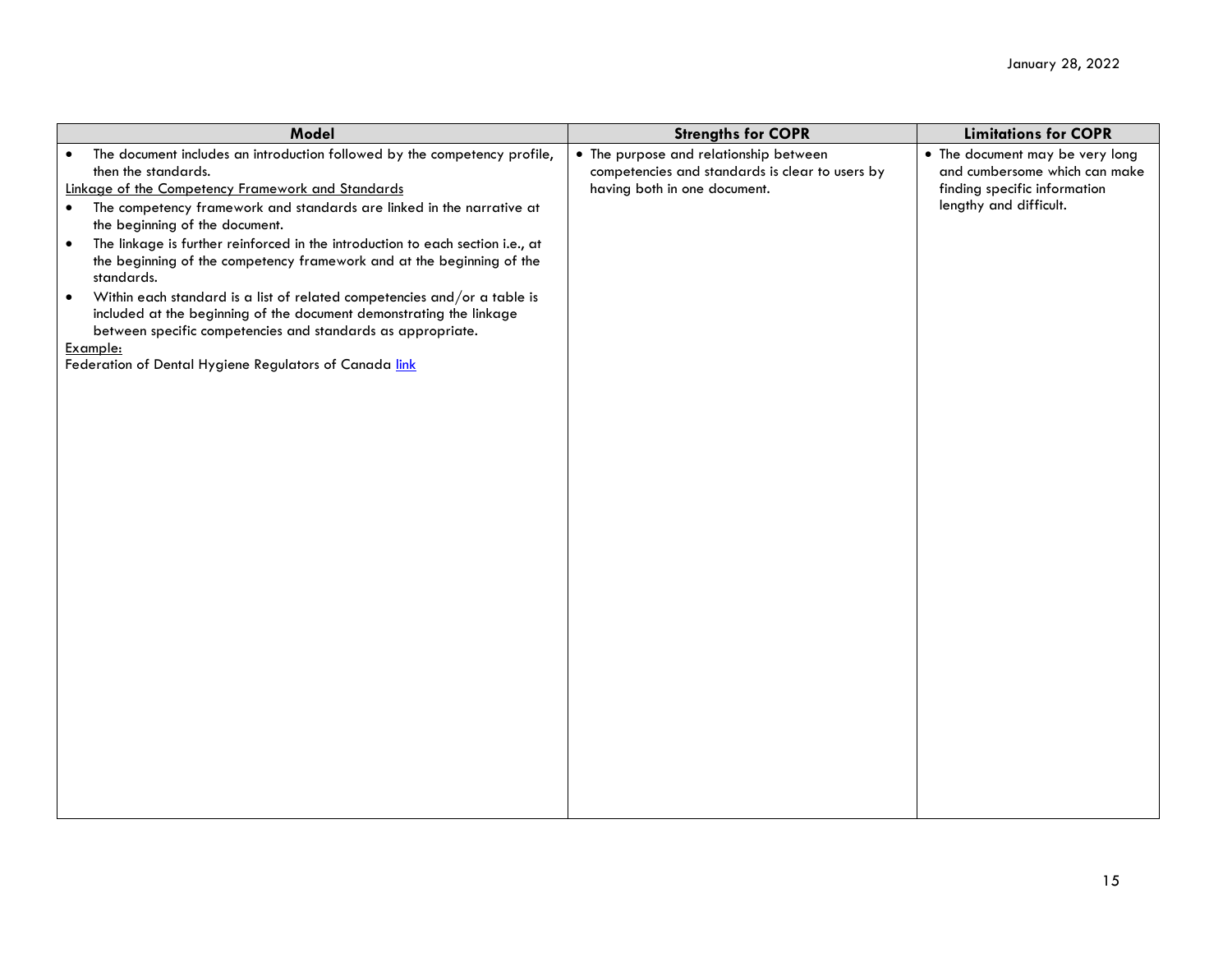| <b>Model</b>                                                                                                                                                                                                                                                                                                                                                                                                                                                                                                                                                                                                                                                                                                                                                                                                                                                                                                                                                                                                          | <b>Strengths for COPR</b>                                                                                                                                                                                                                                                                                                                                                                                                                                                                                                                                                                                                                                                                                                                           | <b>Limitations for COPR</b>                                                                                                                                                                                                                                                                                                                            |
|-----------------------------------------------------------------------------------------------------------------------------------------------------------------------------------------------------------------------------------------------------------------------------------------------------------------------------------------------------------------------------------------------------------------------------------------------------------------------------------------------------------------------------------------------------------------------------------------------------------------------------------------------------------------------------------------------------------------------------------------------------------------------------------------------------------------------------------------------------------------------------------------------------------------------------------------------------------------------------------------------------------------------|-----------------------------------------------------------------------------------------------------------------------------------------------------------------------------------------------------------------------------------------------------------------------------------------------------------------------------------------------------------------------------------------------------------------------------------------------------------------------------------------------------------------------------------------------------------------------------------------------------------------------------------------------------------------------------------------------------------------------------------------------------|--------------------------------------------------------------------------------------------------------------------------------------------------------------------------------------------------------------------------------------------------------------------------------------------------------------------------------------------------------|
| Model 4. Integrated Competency Framework and Standards (one document)                                                                                                                                                                                                                                                                                                                                                                                                                                                                                                                                                                                                                                                                                                                                                                                                                                                                                                                                                 |                                                                                                                                                                                                                                                                                                                                                                                                                                                                                                                                                                                                                                                                                                                                                     |                                                                                                                                                                                                                                                                                                                                                        |
| Description<br>Adapt an existing, recent roles-based competency framework (e.g.<br>CanMED <sub>s</sub> )<br>Develop roles-based standards in synchrony with the competencies under<br>as many comparable headings as possible (e.g., Collaborator,<br>Communicator).<br>Linkage of Competencies and Standards<br>An introduction at the beginning of the document demonstrates the linkage<br>between specific competencies and standards as appropriate.<br>For each of the headings (e.g., Collaborator, Communicator) describe the<br>competencies and standards side by side to show how each unit of the<br>competencies relates to each standard and vice versa to create an<br>integrated document.<br>Example:<br>Note: This is not a perfect example as it has integrated Competencies and<br>Educational Requirements, though not included Standards of Practice.<br>Royal College of Physicians and Surgeons of Canada, Competence By Design<br>Model, Emergency Medicine Specialty Training sample (link) | • Both competencies and standards support strong<br>and complete essential regulatory requirements.<br>• Access to both the competency framework and<br>standards is facilitated as the information is all in<br>one place.<br>• The purpose and relationship between<br>competencies and standards is clear to users by<br>having both in one document.<br>• The competencies and standards are truly<br>integrated with the distinction and purpose of each<br>is clear.<br>• One integrated document may facilitate access to<br>required information - user-friendly.<br>• An innovative approach to essential regulatory<br>requirements.<br>• More easily can develop other relevant content<br>such as educational experiences/requirements. | • May be more challenging to<br>implement in jurisdictions with<br>developed standards.<br>• Development of both<br>competencies and standards<br>together could be resource<br>intensive in terms of time and<br>money.<br>• The document may be very long<br>and cumbersome which can make<br>finding specific information<br>lengthy and difficult. |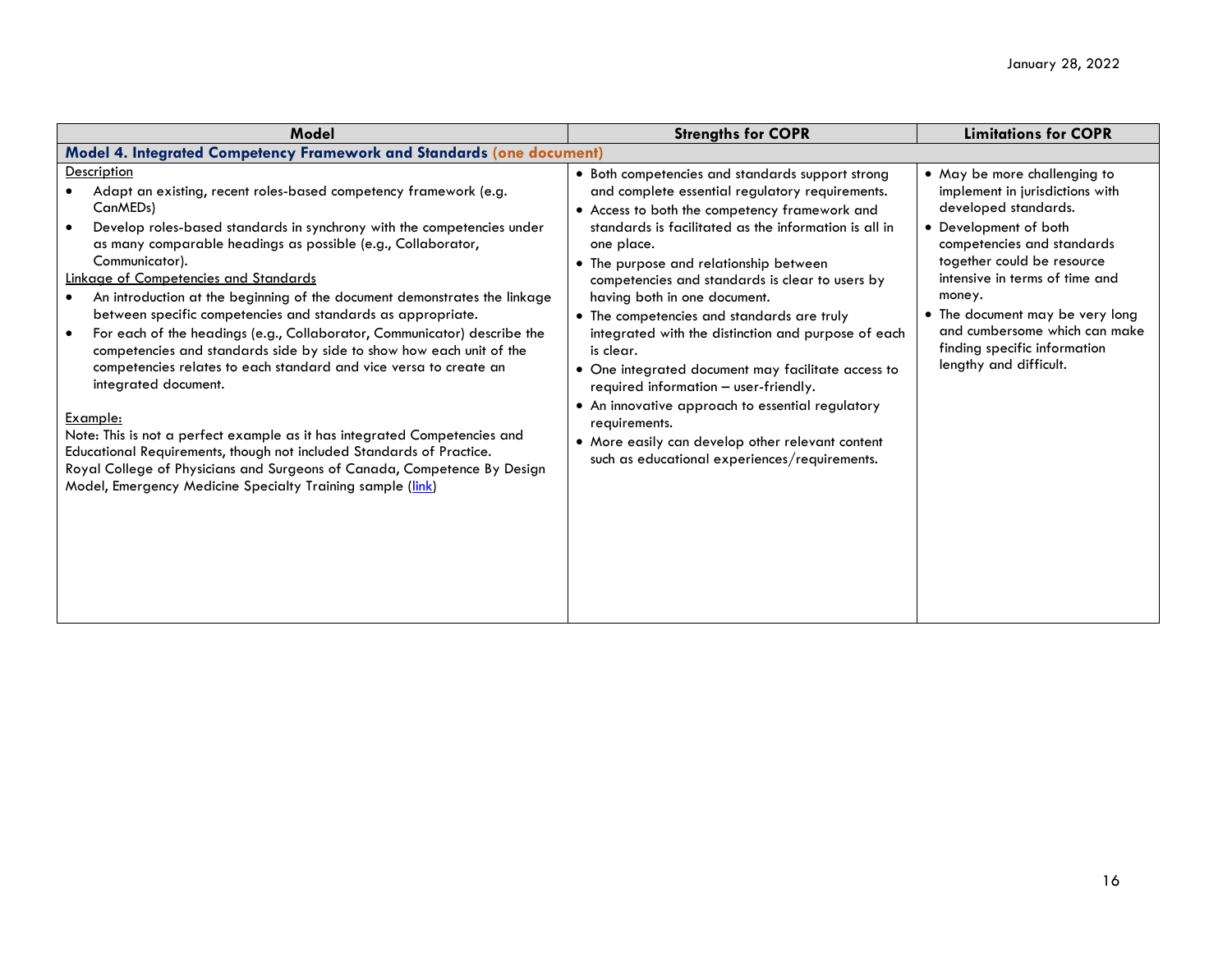## <span id="page-21-0"></span>**5.0 Summary**

This PERRs Background Paper provides the results of an environmental scan to inform decisionmaking on the preferred model for COPR's PERRs.

From the review of the current paramedic regulatory requirements in Canada, selected external and international comparators, as well as COPR's values and guiding principles for the PERRs, four potential models are presented. In light of this information, the next step is for the Essential Requirements Committee to review these findings and identify recommendations for the most appropriate and best-suited PERRs to meet COPR's present and future needs.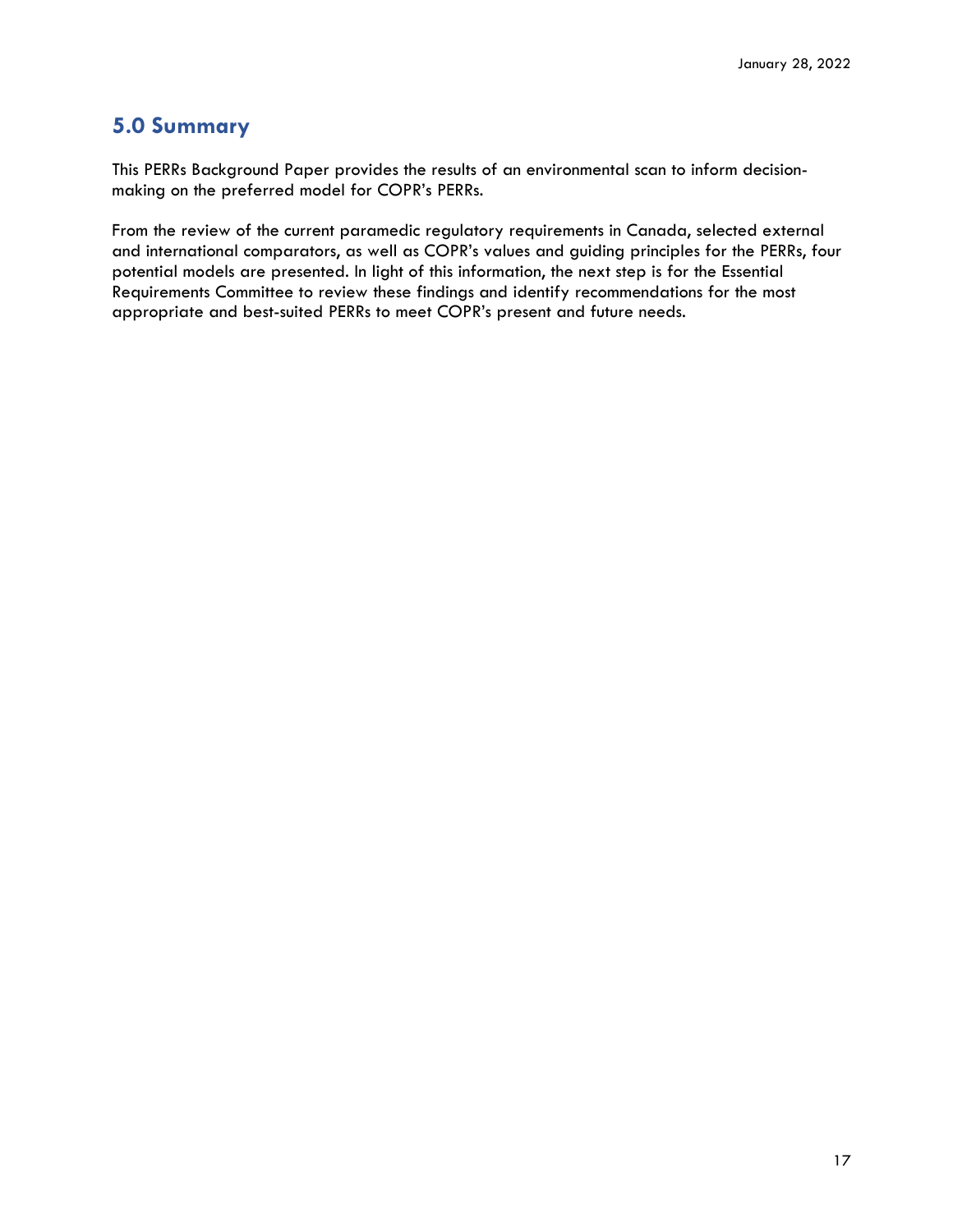## <span id="page-22-0"></span>**APPENDIX A: Regulatory/Professional Documents – Definitions**

### **Scope of Practice**

- Defines the parameters of various duties or services that may be provided by an individual with specific credentials.<sup>[10](#page-22-1)</sup>
- Represents *the limits of services* (e.g. patient/client problems, work settings, procedures) an individual may legally perform whether regulated by rule, statute, or court decision,...". Ibid
- The scope of practice for individual practitioners may be influenced by a variety of factors such as experience, initial or continuing education and employment setting.
- The legislative body (provincial/territorial government) or its delegated authority (e.g., regulatory organization) uses a defined scope of practice to recognize credentials or assess individuals who do or do not meet the profession's scope.

### **Competency Frameworks**

- Describe the *core outcomes* expected of an individual who has the necessary knowledge, skills, abilities, attitudes, and judgments to perform the work defined in their profession's or group's scope of practice.<sup>[11](#page-22-2)</sup>
- Typically provides an overview of *what* the professional is able to do, rather than *how.*
- May be used by regulatory organizations to inform practice standards, establish examination blueprints, identify ongoing competence maintenance methods and requirements, establish educational or practice equivalency across jurisdictions. Educators may use in the development of curriculum guidelines.

### **Standards of Practice**

- Outline minimum professional practice and accountabilities that each person must adhere to, regardless of roles, responsibilities, level of experience, and practice environment.
- Typically include detailed information on *how to* perform tasks.
- May be used by regulatory organizations to inform practice standards, establish examination blueprints, identify ongoing competence maintenance methods and requirements, establish educational or practice equivalency across jurisdictions. May be used by educators in the development of curriculum guidelines.

## **Curriculum Guidelines**

- Describe the recommended elements of the knowledge, decision-making and clinical skill content of an educational program's curriculum.[12](#page-22-3)
- May be used by educational programs to assist in the planning and implementation of curriculum and by education accrediting bodies to ensure required curricular content, process and outcome expectations are met.

<span id="page-22-1"></span><sup>&</sup>lt;sup>10</sup> National Highway Traffic Safety Administration. (2019). National EMS Scope of Practice Model 2019. Available [here](https://www.ems.gov/pdf/National_EMS_Scope_of_Practice_Model_2019.pdf)

<span id="page-22-2"></span><sup>11</sup>Adapted from Kane, M. T. (1992). The Assessment of Professional Competence. Evaluation & The Health Professions, Vol. 15, No. 2, 163-182, Sage Publications Inc.

<span id="page-22-3"></span><sup>&</sup>lt;sup>12</sup> Canadian Council of Physiotherapy University Programs. (2019). National Physiotherapy Entry to Practice Curriculum Guidelines[. URL](https://www.peac-aepc.ca/pdfs/Resources/Competency%20Profiles/CCPUP%20Curriculum%20Guidelines%202019.pdf)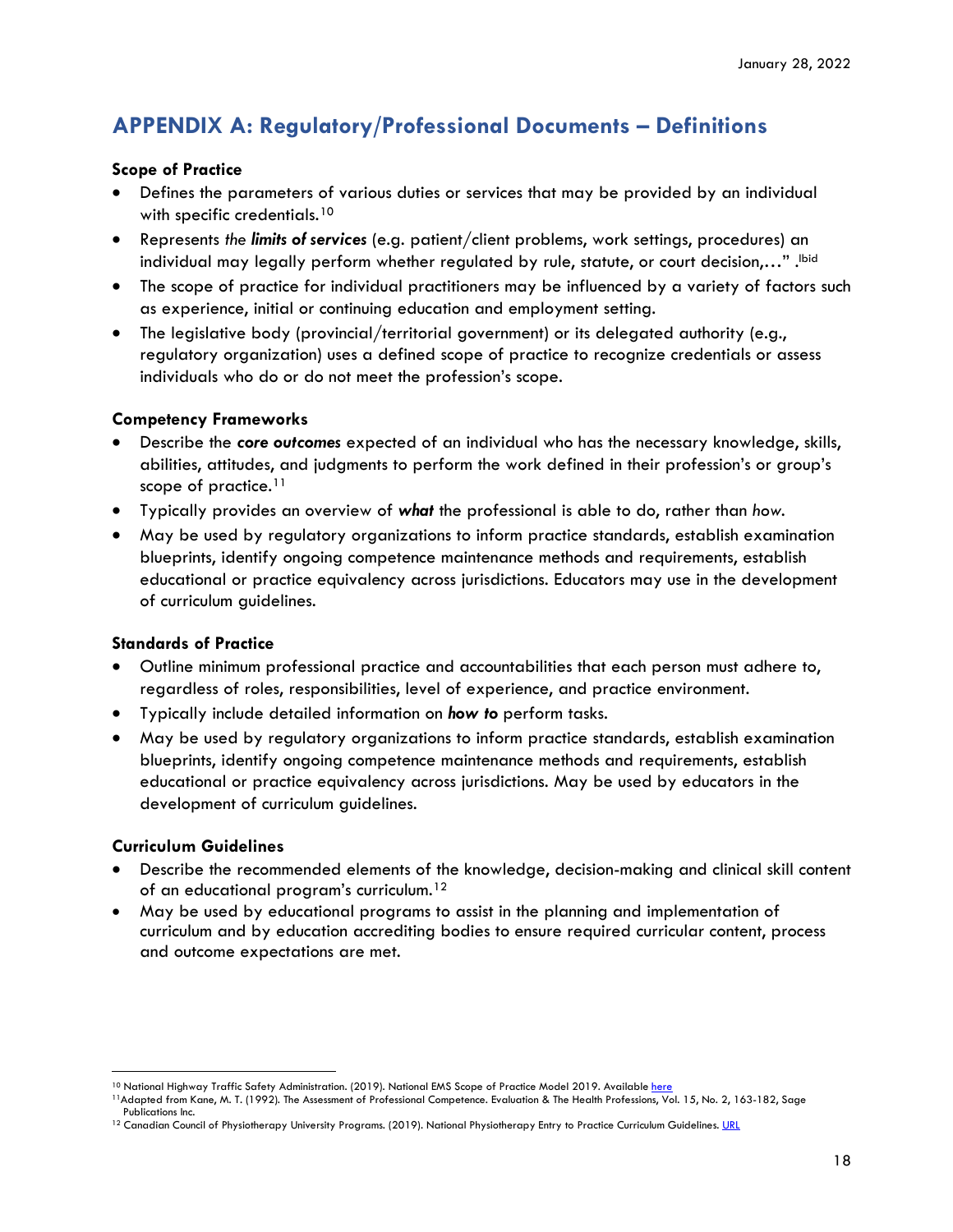# <span id="page-23-0"></span>**APPENDIX B: List of Selected External and International Comparators**

| Organization<br><b>Title and Electronic Link to Document(s)</b><br><b>Organizations within Canada</b><br>Canadian Alliance of Audiology and<br>2018<br>1.<br><b>Audiology</b><br>Speech-Language Pathology<br><b>National Audiology Competency Profile</b><br>Regulators<br>(CAASLPR)<br>Speech-Language Pathology<br>National Speech-Language Pathology<br><b>Competency Profile</b><br>2018<br><b>Core Standards of Practice for Physiotherapists</b><br>Canadian Alliance of Physiotherapy<br>2016 Updated 2020<br>2.<br>in Canada<br>Regulators<br>(CAPR)<br><b>Competency Profile for Physiotherapists in</b><br><b>Canada (National Physiotherapy Advisory</b><br>2017<br>Group)<br><b>Entry level competencies</b><br><b>Canadian Association of Medical</b><br>2014<br>3.<br><b>Radiation Technologists</b><br>(CAMRT)<br><b>National Competency Profile for Entry-level</b><br>2020<br><b>MRTs in Canada</b><br>2012<br><b>Canadian Council of Registered Nurse</b><br>Competencies in the Context of Entry-Level<br>4.<br>Regulators<br><b>Registered Nurse Practice</b><br>(CCRNR)<br><b>Nurse practitioners</b><br><b>NURSE PRACTITIONER REGULATION</b><br>2021<br><b>FRAMEWORK IMP</b><br>2020<br><b>Background Information</b><br><b>New Draft Competencies for Occupational</b><br>2021<br>5.<br>Corecom<br>Therapists in Canada - Validation Draft<br>Association of Canadian Occupational<br>$\bullet$<br>Therapy Regulatory Organizations<br>(ACOTRO);<br>Association of Canadian Occupational<br>$\bullet$<br><b>Therapy University Programs</b><br>(ACOTUP); and<br><b>Canadian Association of Occupational</b><br>$\bullet$<br>Therapists (CAOT).<br>Federation of Dental Hygiene<br><b>Entry-to-Practice Competencies and Standards</b><br>2010<br>6.<br><b>Regulators of Canada</b><br>for Canadian Dental Hygienists<br>(FDHRC)<br>(Entry-to-practice competencies presently being<br>updated)<br>National Competency Profile/Framework (NCF)<br>2016<br>National Alliance of Respiratory<br>7.<br>Therapy Regulatory Bodies<br>(NARTRB)<br>Part 1 Entry to Practice<br>2016<br><b>Part 2 Career Stages</b><br>National Association of Pharmacy<br>Pharmacists<br>8.<br><b>Professional Competencies for Canadian</b><br>2014<br><b>Regulatory Authorities</b><br><b>Pharmacists at Entry to Practice</b><br>(NAPRA)<br>2009<br><b>Model Standards of Practice for Canadian</b><br>Pharmacists | Selected External and International Comparator Organizations Reviewed |  |                            |  |  |
|------------------------------------------------------------------------------------------------------------------------------------------------------------------------------------------------------------------------------------------------------------------------------------------------------------------------------------------------------------------------------------------------------------------------------------------------------------------------------------------------------------------------------------------------------------------------------------------------------------------------------------------------------------------------------------------------------------------------------------------------------------------------------------------------------------------------------------------------------------------------------------------------------------------------------------------------------------------------------------------------------------------------------------------------------------------------------------------------------------------------------------------------------------------------------------------------------------------------------------------------------------------------------------------------------------------------------------------------------------------------------------------------------------------------------------------------------------------------------------------------------------------------------------------------------------------------------------------------------------------------------------------------------------------------------------------------------------------------------------------------------------------------------------------------------------------------------------------------------------------------------------------------------------------------------------------------------------------------------------------------------------------------------------------------------------------------------------------------------------------------------------------------------------------------------------------------------------------------------------------------------------------------------------------------------------------------------------------------------------------------------------------------------------------------|-----------------------------------------------------------------------|--|----------------------------|--|--|
|                                                                                                                                                                                                                                                                                                                                                                                                                                                                                                                                                                                                                                                                                                                                                                                                                                                                                                                                                                                                                                                                                                                                                                                                                                                                                                                                                                                                                                                                                                                                                                                                                                                                                                                                                                                                                                                                                                                                                                                                                                                                                                                                                                                                                                                                                                                                                                                                                        |                                                                       |  | <b>Date of Last Update</b> |  |  |
|                                                                                                                                                                                                                                                                                                                                                                                                                                                                                                                                                                                                                                                                                                                                                                                                                                                                                                                                                                                                                                                                                                                                                                                                                                                                                                                                                                                                                                                                                                                                                                                                                                                                                                                                                                                                                                                                                                                                                                                                                                                                                                                                                                                                                                                                                                                                                                                                                        |                                                                       |  |                            |  |  |
|                                                                                                                                                                                                                                                                                                                                                                                                                                                                                                                                                                                                                                                                                                                                                                                                                                                                                                                                                                                                                                                                                                                                                                                                                                                                                                                                                                                                                                                                                                                                                                                                                                                                                                                                                                                                                                                                                                                                                                                                                                                                                                                                                                                                                                                                                                                                                                                                                        |                                                                       |  |                            |  |  |
|                                                                                                                                                                                                                                                                                                                                                                                                                                                                                                                                                                                                                                                                                                                                                                                                                                                                                                                                                                                                                                                                                                                                                                                                                                                                                                                                                                                                                                                                                                                                                                                                                                                                                                                                                                                                                                                                                                                                                                                                                                                                                                                                                                                                                                                                                                                                                                                                                        |                                                                       |  |                            |  |  |
|                                                                                                                                                                                                                                                                                                                                                                                                                                                                                                                                                                                                                                                                                                                                                                                                                                                                                                                                                                                                                                                                                                                                                                                                                                                                                                                                                                                                                                                                                                                                                                                                                                                                                                                                                                                                                                                                                                                                                                                                                                                                                                                                                                                                                                                                                                                                                                                                                        |                                                                       |  |                            |  |  |
|                                                                                                                                                                                                                                                                                                                                                                                                                                                                                                                                                                                                                                                                                                                                                                                                                                                                                                                                                                                                                                                                                                                                                                                                                                                                                                                                                                                                                                                                                                                                                                                                                                                                                                                                                                                                                                                                                                                                                                                                                                                                                                                                                                                                                                                                                                                                                                                                                        |                                                                       |  |                            |  |  |
|                                                                                                                                                                                                                                                                                                                                                                                                                                                                                                                                                                                                                                                                                                                                                                                                                                                                                                                                                                                                                                                                                                                                                                                                                                                                                                                                                                                                                                                                                                                                                                                                                                                                                                                                                                                                                                                                                                                                                                                                                                                                                                                                                                                                                                                                                                                                                                                                                        |                                                                       |  |                            |  |  |
|                                                                                                                                                                                                                                                                                                                                                                                                                                                                                                                                                                                                                                                                                                                                                                                                                                                                                                                                                                                                                                                                                                                                                                                                                                                                                                                                                                                                                                                                                                                                                                                                                                                                                                                                                                                                                                                                                                                                                                                                                                                                                                                                                                                                                                                                                                                                                                                                                        |                                                                       |  |                            |  |  |
|                                                                                                                                                                                                                                                                                                                                                                                                                                                                                                                                                                                                                                                                                                                                                                                                                                                                                                                                                                                                                                                                                                                                                                                                                                                                                                                                                                                                                                                                                                                                                                                                                                                                                                                                                                                                                                                                                                                                                                                                                                                                                                                                                                                                                                                                                                                                                                                                                        |                                                                       |  |                            |  |  |
|                                                                                                                                                                                                                                                                                                                                                                                                                                                                                                                                                                                                                                                                                                                                                                                                                                                                                                                                                                                                                                                                                                                                                                                                                                                                                                                                                                                                                                                                                                                                                                                                                                                                                                                                                                                                                                                                                                                                                                                                                                                                                                                                                                                                                                                                                                                                                                                                                        |                                                                       |  |                            |  |  |
|                                                                                                                                                                                                                                                                                                                                                                                                                                                                                                                                                                                                                                                                                                                                                                                                                                                                                                                                                                                                                                                                                                                                                                                                                                                                                                                                                                                                                                                                                                                                                                                                                                                                                                                                                                                                                                                                                                                                                                                                                                                                                                                                                                                                                                                                                                                                                                                                                        |                                                                       |  |                            |  |  |
|                                                                                                                                                                                                                                                                                                                                                                                                                                                                                                                                                                                                                                                                                                                                                                                                                                                                                                                                                                                                                                                                                                                                                                                                                                                                                                                                                                                                                                                                                                                                                                                                                                                                                                                                                                                                                                                                                                                                                                                                                                                                                                                                                                                                                                                                                                                                                                                                                        |                                                                       |  |                            |  |  |
|                                                                                                                                                                                                                                                                                                                                                                                                                                                                                                                                                                                                                                                                                                                                                                                                                                                                                                                                                                                                                                                                                                                                                                                                                                                                                                                                                                                                                                                                                                                                                                                                                                                                                                                                                                                                                                                                                                                                                                                                                                                                                                                                                                                                                                                                                                                                                                                                                        |                                                                       |  |                            |  |  |
|                                                                                                                                                                                                                                                                                                                                                                                                                                                                                                                                                                                                                                                                                                                                                                                                                                                                                                                                                                                                                                                                                                                                                                                                                                                                                                                                                                                                                                                                                                                                                                                                                                                                                                                                                                                                                                                                                                                                                                                                                                                                                                                                                                                                                                                                                                                                                                                                                        |                                                                       |  |                            |  |  |
|                                                                                                                                                                                                                                                                                                                                                                                                                                                                                                                                                                                                                                                                                                                                                                                                                                                                                                                                                                                                                                                                                                                                                                                                                                                                                                                                                                                                                                                                                                                                                                                                                                                                                                                                                                                                                                                                                                                                                                                                                                                                                                                                                                                                                                                                                                                                                                                                                        |                                                                       |  |                            |  |  |
|                                                                                                                                                                                                                                                                                                                                                                                                                                                                                                                                                                                                                                                                                                                                                                                                                                                                                                                                                                                                                                                                                                                                                                                                                                                                                                                                                                                                                                                                                                                                                                                                                                                                                                                                                                                                                                                                                                                                                                                                                                                                                                                                                                                                                                                                                                                                                                                                                        |                                                                       |  |                            |  |  |
| <b>Pharmacy Technicians</b>                                                                                                                                                                                                                                                                                                                                                                                                                                                                                                                                                                                                                                                                                                                                                                                                                                                                                                                                                                                                                                                                                                                                                                                                                                                                                                                                                                                                                                                                                                                                                                                                                                                                                                                                                                                                                                                                                                                                                                                                                                                                                                                                                                                                                                                                                                                                                                                            |                                                                       |  |                            |  |  |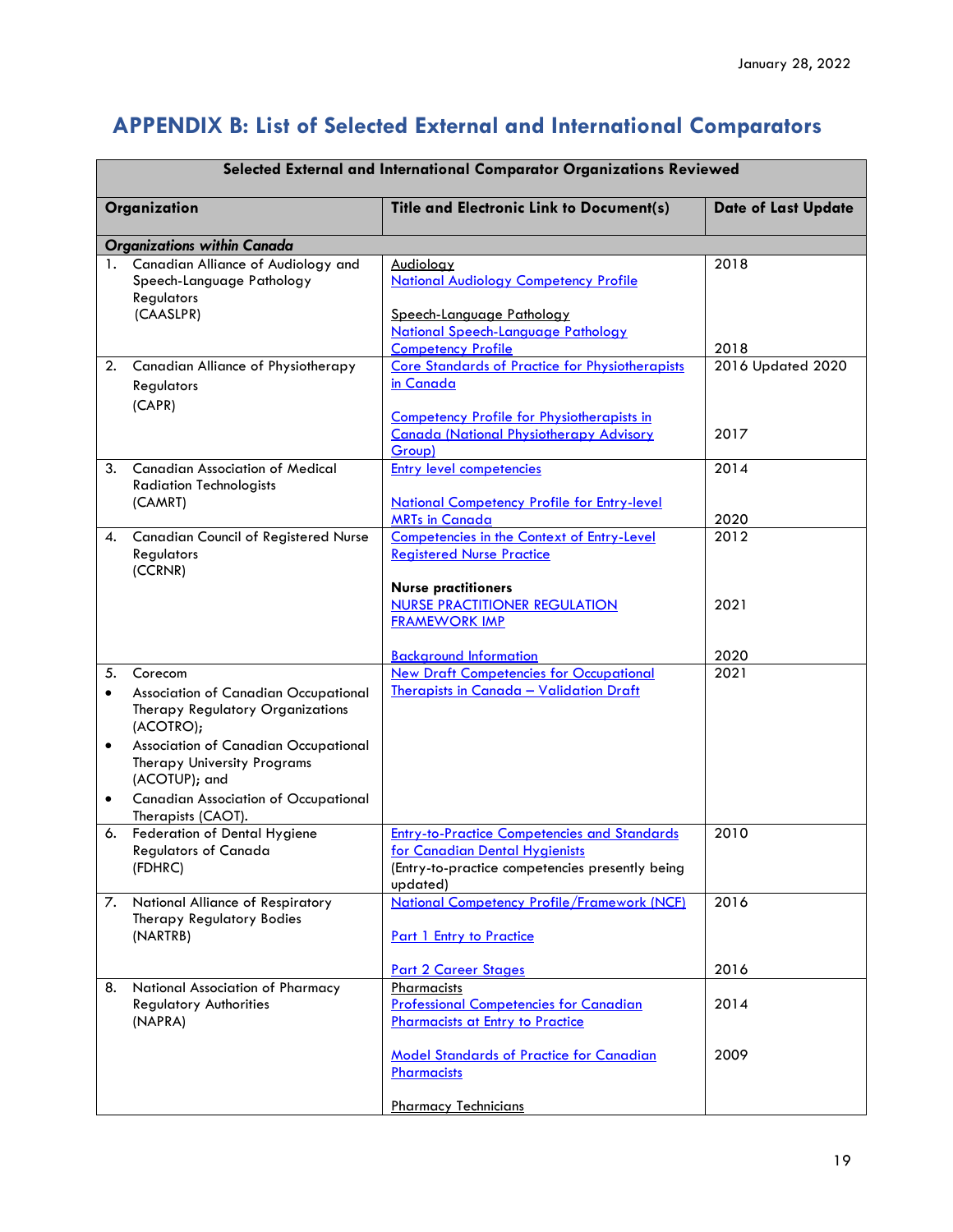| Selected External and International Comparator Organizations Reviewed                                                                                                |                                                                                                   |                            |  |  |
|----------------------------------------------------------------------------------------------------------------------------------------------------------------------|---------------------------------------------------------------------------------------------------|----------------------------|--|--|
| Organization                                                                                                                                                         | Title and Electronic Link to Document(s)                                                          | <b>Date of Last Update</b> |  |  |
|                                                                                                                                                                      | <b>Professional Competencies for Canadian</b><br><b>Pharmacy Technicians at Entry to Practice</b> | 2014                       |  |  |
|                                                                                                                                                                      | <b>Model Standards of Practice for Canadian</b><br><b>Pharmacy Technicians</b>                    | 2011                       |  |  |
| 9.<br>Partnership for Dietetic Education and<br>Practice (PDEP)<br>(Alliance of Canadian Dietetic<br>Regulatory Bodies, Dietitians of<br>Canada, Education Programs) | <b>Integrated Competencies for Dietetic Education</b><br>and Practice                             | 2020                       |  |  |
| 10. Royal College of Physicians and<br>Surgeons of Canada<br>(RCPSC)                                                                                                 | <b>CanMEDS Framework</b>                                                                          | 2015                       |  |  |
| <b>International Paramedic/Paramedic Related Organizations</b>                                                                                                       |                                                                                                   |                            |  |  |
| 11. Health and Care Professions Council<br>(UK)<br>(HCPC)                                                                                                            | <b>Health and Care Professions Council Standards</b><br>of Proficiency - Paramedics               | 2014                       |  |  |
| 12. National Highway Traffic Safety<br>Administration (US)<br>(NHTSA)                                                                                                | <b>National EMS Scope of Practice Model</b>                                                       | 2019                       |  |  |
| 13. Paramedicine Board of Australia<br>(PBA)                                                                                                                         | <b>Professional Capabilities for Registered</b><br><b>Paramedics</b>                              | 2021                       |  |  |

#### **Selected External and International Comparator Organizations Reviewed**

## <span id="page-24-0"></span>**APPENDIX C: National Occupational Competency Profile for Paramedics (NOCP) Levels**

The NOCP contains integrated competency sets describing the entry-to-practice expectations for four paramedic levels<sup>13</sup>. The paramedic levels are integrated, in that each successive level incorporates and exceeds the competencies of the previous level and are:

*The Emergency Medical Responder (EMR)* has successfully completed a recognized training program in emergency patient care and transportation. Historically, EMRs have been the medical first responder in rural and remote communities. They are often associated with volunteer emergency services organizations, and may be the sole provider of emergency medical services in some communities. EMRs may be responsible for initial assessments, the provision of safe and prudent care, and the transport of a patient to the most appropriate health care facility.

*The Primary Care Paramedic (PCP)* has successfully completed a recognized education program in paramedicine at the primary care paramedic level. PCPs may be volunteer or career paramedics associated with remote, rural, suburban, urban, industrial, air ambulance and military services. PCPs constitute the largest group of paramedics in Canada. Controlled or delegated medical acts in the PCP competency profile include intravenous cannulation and the administration of certain medications.

*The Advanced Care Paramedic (ACP)* has successfully completed a recognized education program in paramedicine at the advanced care paramedic level. An ACP education program may require prior certification at the PCP level (or equivalent). ACPs are often employed in rural, suburban, urban, industrial, and air ambulance services. ACP education builds upon the PCP competencies, and ACPs apply their added

<span id="page-24-1"></span><sup>13</sup> Paramedic Association of Canada. (2011). National Occupational Competency Profile for Paramedics. Ottawa, ON: Author[. URL](https://www.paramedic.ca/uploaded/web/documents/2011-10-31-Approved-NOCP-English-Master.pdf)